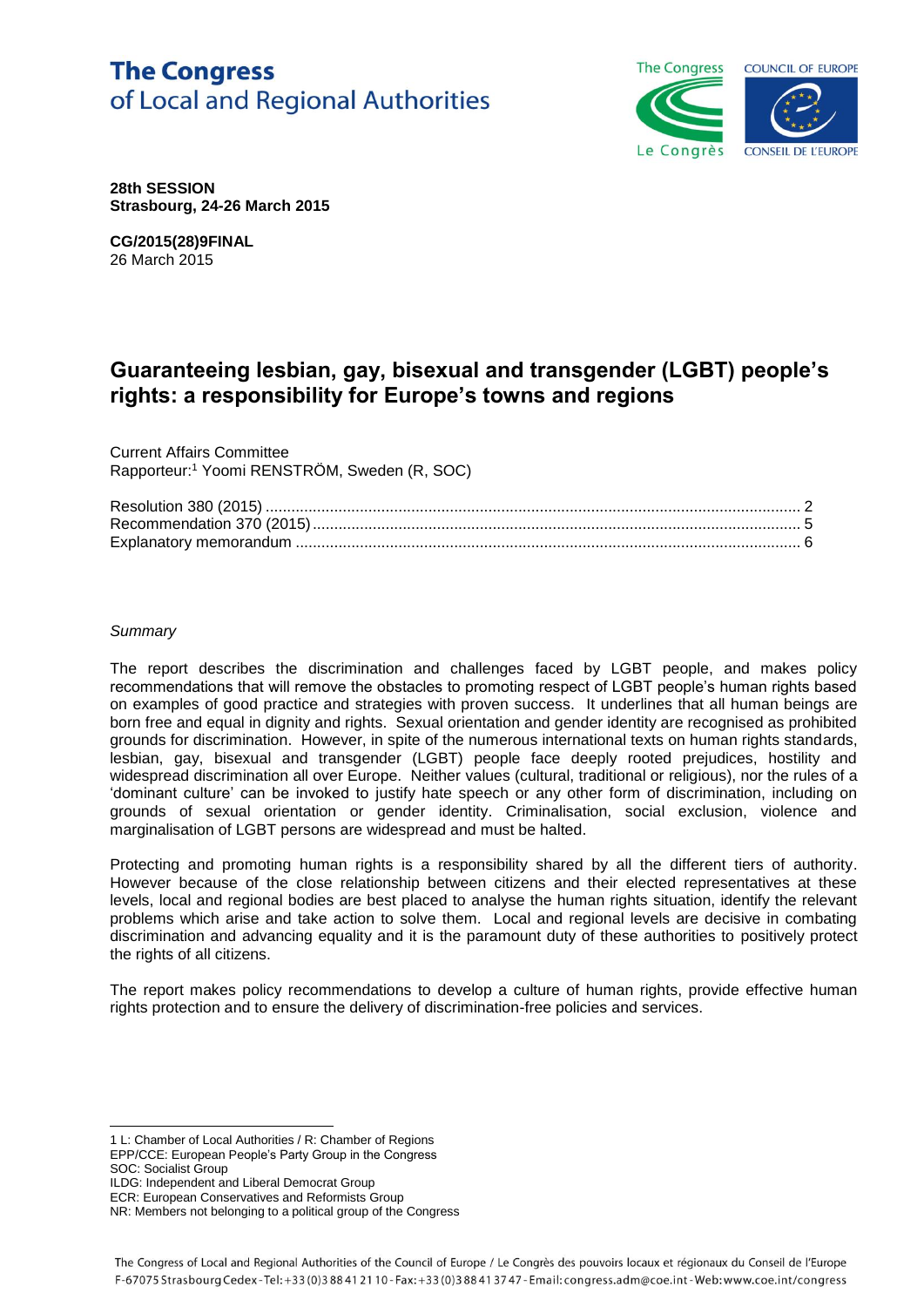# **GUARANTEEING LESBIAN, GAY, BISEXUAL AND TRANSGENDER (LGBT) PEOPLE'S RIGHTS: A RESPONSIBILITY FOR EUROPE'S TOWNS AND REGIONS**

# **RESOLUTION 380 (2015)<sup>2</sup>**

1. All human beings are born free and equal in dignity and rights. Sexual orientation and gender identity are recognised as prohibited grounds for discrimination. However, in spite of the numerous international texts on human rights standards, lesbian, gay, bisexual and transgender (LGBT) people face deeply rooted prejudices, hostility and widespread discrimination all over Europe.<sup>3</sup>

2. Neither values (cultural, traditional or religious), nor the rules of a 'dominant culture' can be invoked to justify hate speech or any other form of discrimination, including on grounds of sexual orientation or gender identity. Criminalisation, social exclusion, violence and marginalisation of LGBT persons are widespread and must be halted.<sup>4</sup>

3. Protecting and promoting human rights is a responsibility shared by all the different tiers of authority, however because of the close relationship between citizens and their elected representatives at these levels, local and regional bodies are best placed to analyse the human rights situation, identify the relevant problems which arise and take action to solve them.<sup>5</sup> Local and regional levels are decisive in combating discrimination and advancing equality and it is the paramount duty of these authorities to positively protect the rights of all citizens.

4. Although this link has already been made between the importance of proximity and the effectiveness of local and regional policies in combating discrimination and inequalities, authorities at these levels do not always know how to tackle these issues and to guarantee LGBT people's rights. It would appear that combating discrimination against LGBT people is rarely explicitly dealt with by local and regional administrations. Although few data are available, existing studies show that relatively few authorities include LGBT matters in their political agendas. LGBT policies are noticeably absent from policies in rural areas.

5. These lacunae can be remedied by co-operation and exchanges of good practices between local and regional authorities, but also through multi-level co-operation between central government agencies, local and regional authorities, specialised agencies, advocacy groups and voluntary organisations. Thanks to cooperation, human rights protection can be more effective and in these times of economic and financial crisis and austerity measures, an exchange of policies, ideas and good practices is not only desirable but also necessary to pool limited resources.

6. Co-operation with LGBT advocacy groups will also lead to the adoption of informed and well-adapted policies in which LGBT issues are mainstreamed, thus ensuring that policy measures meet the requirements of all citizens. LGBT people cannot be defined by their sexual orientation or gender identity alone, they are also the subject of policy measures for all citizens and this diversity must be reflected.

7. Informed and well-adapted policies will improve LGBT persons' access to their social rights such as education, employment, healthcare, housing and access to other goods and services. These rights are all fundamental social human rights guaranteed by the European Social Charter (ESC) and other international human rights texts, however LGBT people often face severe discrimination when trying to access them.

8. In the same way, European citizens also have the right to a secure and safe town, free, as far as possible, from crime, delinquency and aggression. It is at the local level where the consequences of crime and a sense of insecurity are most acutely felt. LGBT people are frequently victims of violence, both in the home and elsewhere, and action must be taken to improve their safety. Local authorities are best able to conduct policies and approaches to prevent crime and promote a safe environment.<sup>6</sup>

l 2 Debated and adopted by the Congress on 25 March 2015, 2nd sitting (see Document CG/2015(28)9FINAL, explanatory memorandum), rapporteur: Yoomi RENSTRÖM, Sweden (R, SOC).

<sup>3</sup> Resolution 1728(2010) of the Parliamentary Assembly on discrimination on the basis of sexual orientation and gender identity.

<sup>4</sup> Committee of Ministers' Recommendation CM/Rec(2010)5 on measures to combat discrimination on grounds of sexual orientation or gender identity.

<sup>5</sup> Congress Resolution 296(2010) revised on the role of local and regional authorities in the implementation of human rights. 6 The Congress' European Urban Charter.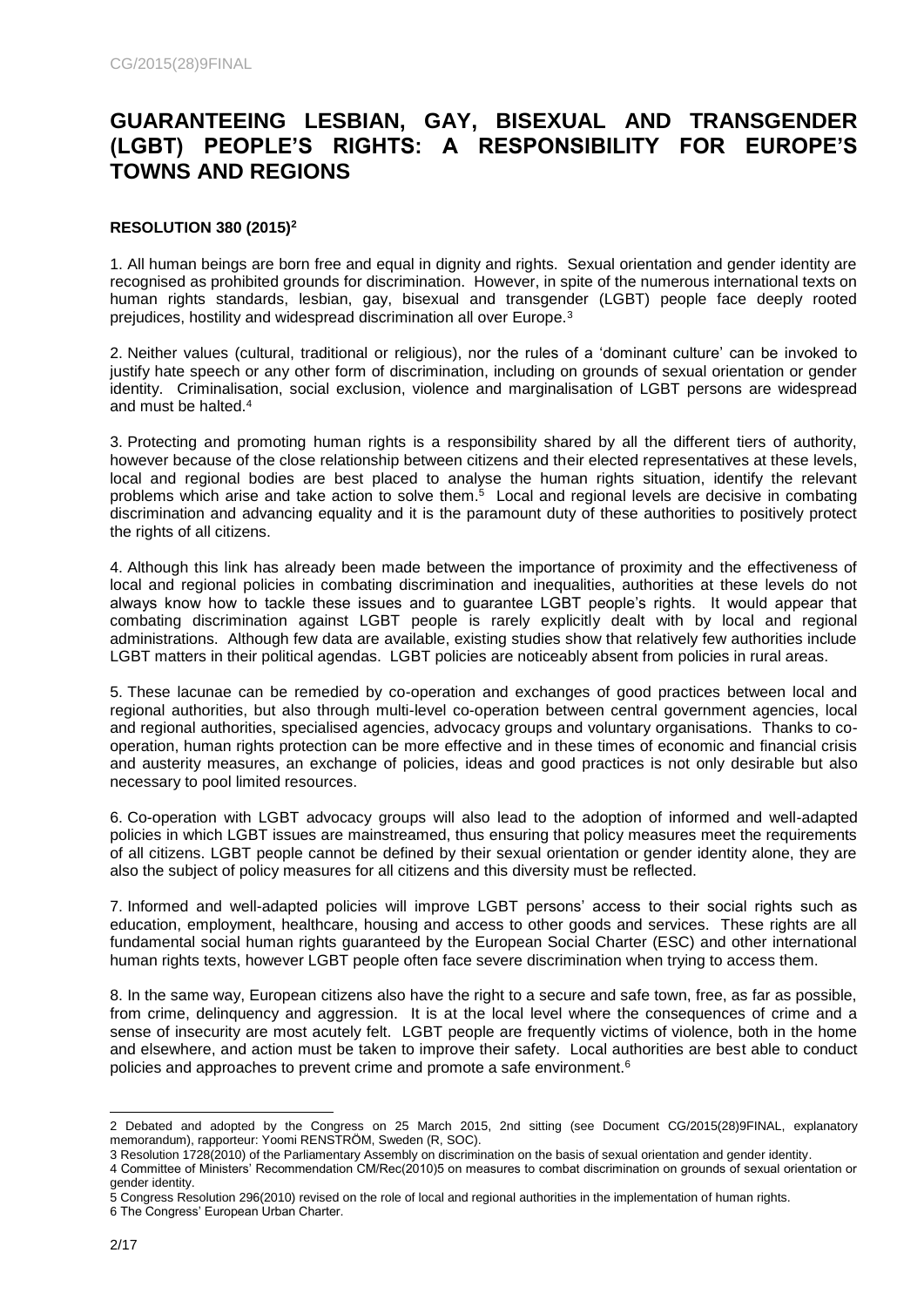9. Important contributions to achieving respect of LGBT persons' human rights can be made by raising citizens' awareness of LGBT issues and campaigning to promote mutual respect and understanding. Negative attitudes must be challenged, homophobia and transphobia tackled, and supportive links created between all citizens. By introducing human rights education into schools at all levels and in non-formal educational settings, a thorough knowledge of human rights and human rights issues can be acquired and attitudes of respect of equality and dignity developed. In this way, a culture of human rights can be established among all children at an early age. Only by engaging and including all members of a community can human dignity and diversity be respected. This should, by no means, prejudice the right of parents to provide their children with an education in conformity with their religious or philosophical convictions, while guaranteeing the fundamental right of children to education in a critical and pluralistic manner in accordance with the European Convention on Human Rights, its protocols and the case law of the European Court of Human Rights.

10. Politicians are powerful driving forces to promote change in society and ensure that the respect for human rights is not only a legal obligation but also a shared value. However they are also in a position to influence public opinion because of the large share of media attention they enjoy, many people get information and shape their viewpoints from the media. Because of this, politicians and other public figures and people in a position of authority must refrain from and publicly condemn homophobic and transphobic discourse, thus helping to establish a relationship of dialogue and trust with the LGBT community.

11. In light of the above, the Congress of Local and Regional Authorities invites local and regional authorities:

*a*. with regard to the development of a culture of human rights, to:

- i. adopt a clear, holistic action plan for their towns and regions which commits to diversity, promotes respect and rejects discrimination, being guided by the policies and practices contained in the appendix to CM/Rec(2010)5 of the Committee of Ministers to member States on measures to combat discrimination on grounds of sexual orientation or gender identity;
- ii. ensure that their elected representatives and other people in positions of authority publicly denounce all incitement to or promotion of hatred, intolerance and discrimination;
- iii. introduce human rights education into the curricula of schools and other educational establishments under their competence so that children and young people learn about human rights and understand the importance of respect of equality and dignity;
- iv. run awareness-raising campaigns and educational activities for the general public of all ages to build understanding and respect towards LGBT people;
- v. organise diversity events and activities on specific LGBT occasions;

*b*. with regard to providing effective human rights protection, to:

- i. co-operate with central government agencies, local and regional authorities, specialised agencies, LGBT advocacy groups and voluntary organisations to ensure legislation fully respects LGBT people's human rights and that legislative provisions at all levels are complementary and comprehensive;
- ii. where national legislation is lacking, introduce local provisions to remedy this legal vacuum;
- iii. work with LGBT advocacy organisations and human rights NGOs to mainstream LGBT issues into existing and new policy measures thus ensuring the adoption of informed and well-adapted policies which reflect diversity;
- iv. share examples of good practice with other local and regional authorities for example through networks such as the Rainbow Cities;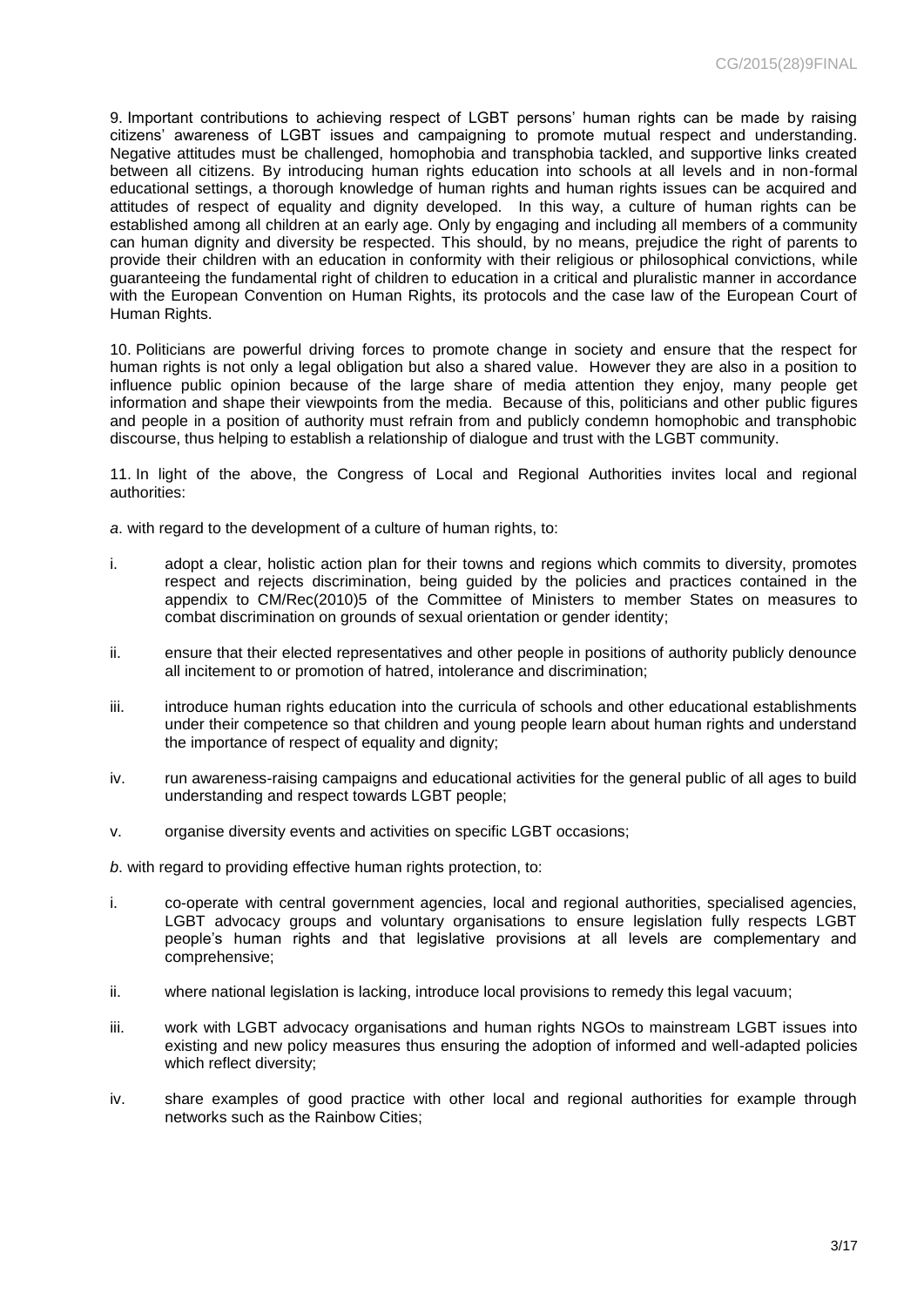- *c*. with regard to ensuring the delivery of discrimination-free policies and services, to:
- i. implement a clear and wide-reaching anti-discrimination and harassment policy applicable to public administration staff and services but also to service providers contracted under tender procedures;
- ii. ensure all local and regional authority employees as well as staff under contract from private enterprises receive adequate training to promote tolerance and acceptance and to ensure respect and equal treatment for all citizens;
- iii. set up municipal LGBT co-ordination offices to co-ordinate LGBT policies across all municipal departments, develop LGBT policies to ensure specific needs are covered, provide information on LGBT issues and organisations, as well as offer support;
- iv. produce guides to meeting human rights obligations;
- v. in co-operation with local LGBT groups, carry out an audit of service provision and access to those services, and fill any gaps through the introduction of new policies, ensuring, through on-going monitoring, the relevance and efficiency of such policies.

12. The Congress invites its Current Affairs Committee to continue its co-operation with LGBT advocacy groups, such as the International lesbian, gay, bisexual, trans and intersex association (ILGA Europe), Transgender Europe, and the Rainbow Cities Network to continue to promote and protect the respect of LGBT rights at local and regional levels.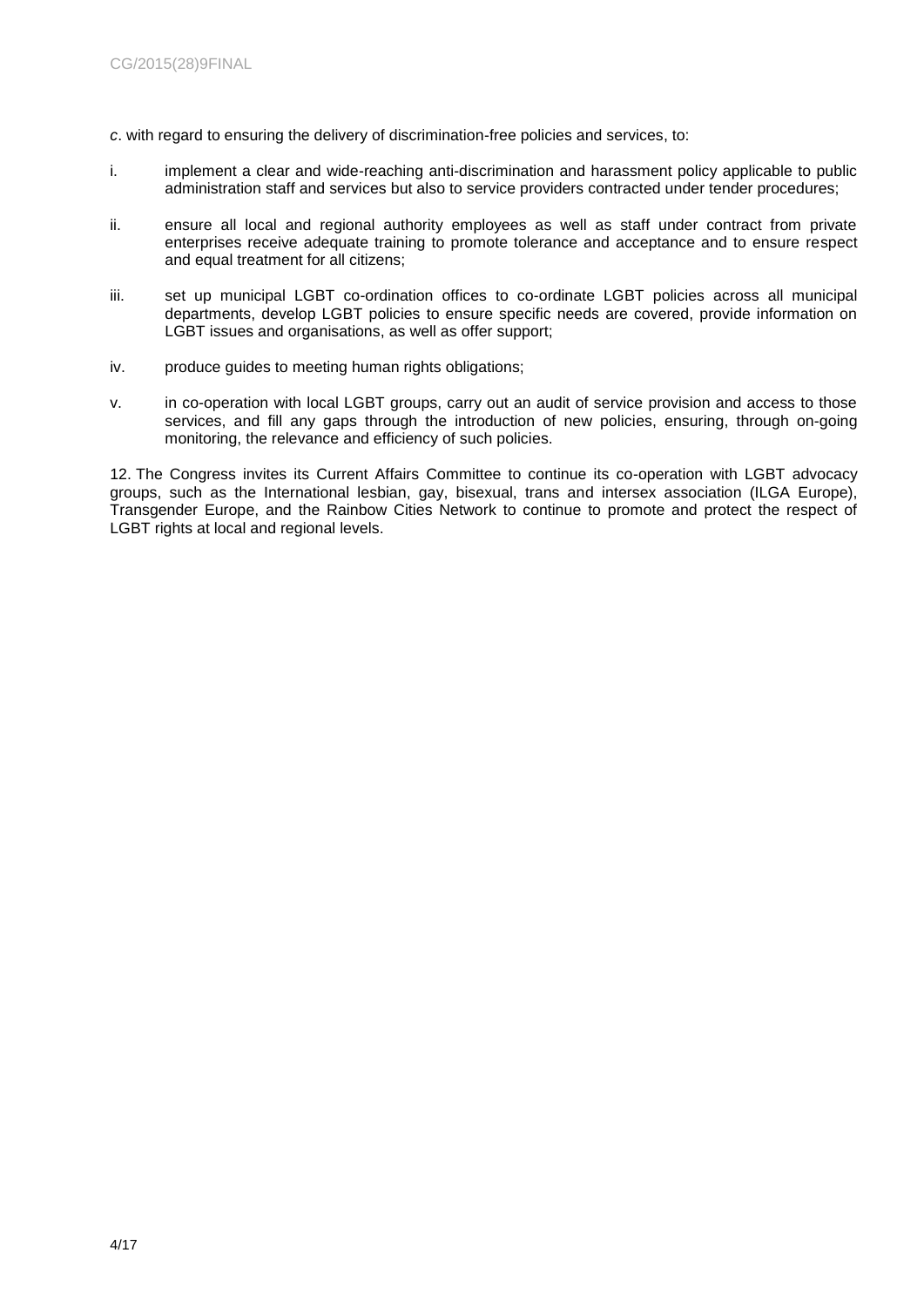# **GUARANTEEING LESBIAN, GAY, BISEXUAL AND TRANSGENDER (LGBT) PEOPLE'S RIGHTS: A RESPONSIBILITY FOR EUROPE'S TOWNS AND REGIONS**

### **RECOMMENDATION 370 (2015)<sup>7</sup>**

1. All human beings are born free and equal in dignity and rights. Sexual orientation and gender identity are recognised as prohibited grounds for discrimination. However, in spite of the numerous international texts on human rights standards, lesbian, gay, bisexual and transgender (LGBT) people face deeply rooted prejudices, hostility and widespread discrimination all over Europe. <sup>8</sup>

2. Neither values (cultural, traditional or religious), nor the rules of a 'dominant culture' can be invoked to justify hate speech or any other form of discrimination, including on grounds of sexual orientation or gender identity. Criminalisation, social exclusion, violence and marginalisation of LGBT persons are widespread and must be halted.<sup>9</sup>

3. Protecting and promoting human rights is a responsibility shared by all the different tiers of authority, national governments however have an important role to play in introducing legislation that combats discrimination, promotes a positive change in culture and attitudes and addresses the causes of inequality, thus leading to a fairer and more cohesive society.

4. Congress report CG(26)5FINAL on best practices of implementation of human rights at local and regional level in member States of the Council of Europe and other countries underlines that human rights protection can be more effective through multi-level co-operation between central government agencies, local and regional authorities, specialised agencies and voluntary organisations.

5. Bearing in mind the above, the Congress of Local and Regional Authorities of the Council of Europe recommends that the Committee of Ministers invite member States to:

*a*. co-operate with local and regional authorities, specialised agencies, LGBT advocacy groups and voluntary organisations to ensure that legislation fully respects LGBT people's human rights and that legislative provisions at all levels are complementary and comprehensive;

*b*. implement the different Council of Europe texts promoting respect for LGBT people's rights, in particular the Committee of Ministers' Recommendation CM/Rec(2010)5 on measures to combat discrimination on grounds of sexual orientation or gender identity, Resolutions 1728(2010) on discrimination on the basis of sexual orientation and gender identity and 1948(2013) on tackling discrimination on the grounds of sexual orientation and gender identity of the Parliamentary Assembly, and the recommendations of the Commissioner for Human Rights in the report on "Discrimination on grounds of sexual orientation and gender identity in Europe".<sup>10</sup>

l 7 Debated and adopted by the Congress on 25 March 2015, 2nd sitting (see Document CG/2015(28)9FINAL, explanatory memorandum), rapporteur: Yoomi RENSTRÖM, Sweden (R, SOC).

<sup>8</sup> Resolution 1728(2010) of the Parliamentary Assembly on discrimination on the basis of sexual orientation and gender identity. 9 Committee of Ministers' Recommendation CM/Rec(2010)5 on measures to combat discrimination on grounds of sexual orientation or gender identity.

<sup>10</sup> Discrimination on grounds of sexual orientation and gender identity in Europe, Commissioner for Human Rights, September 2011.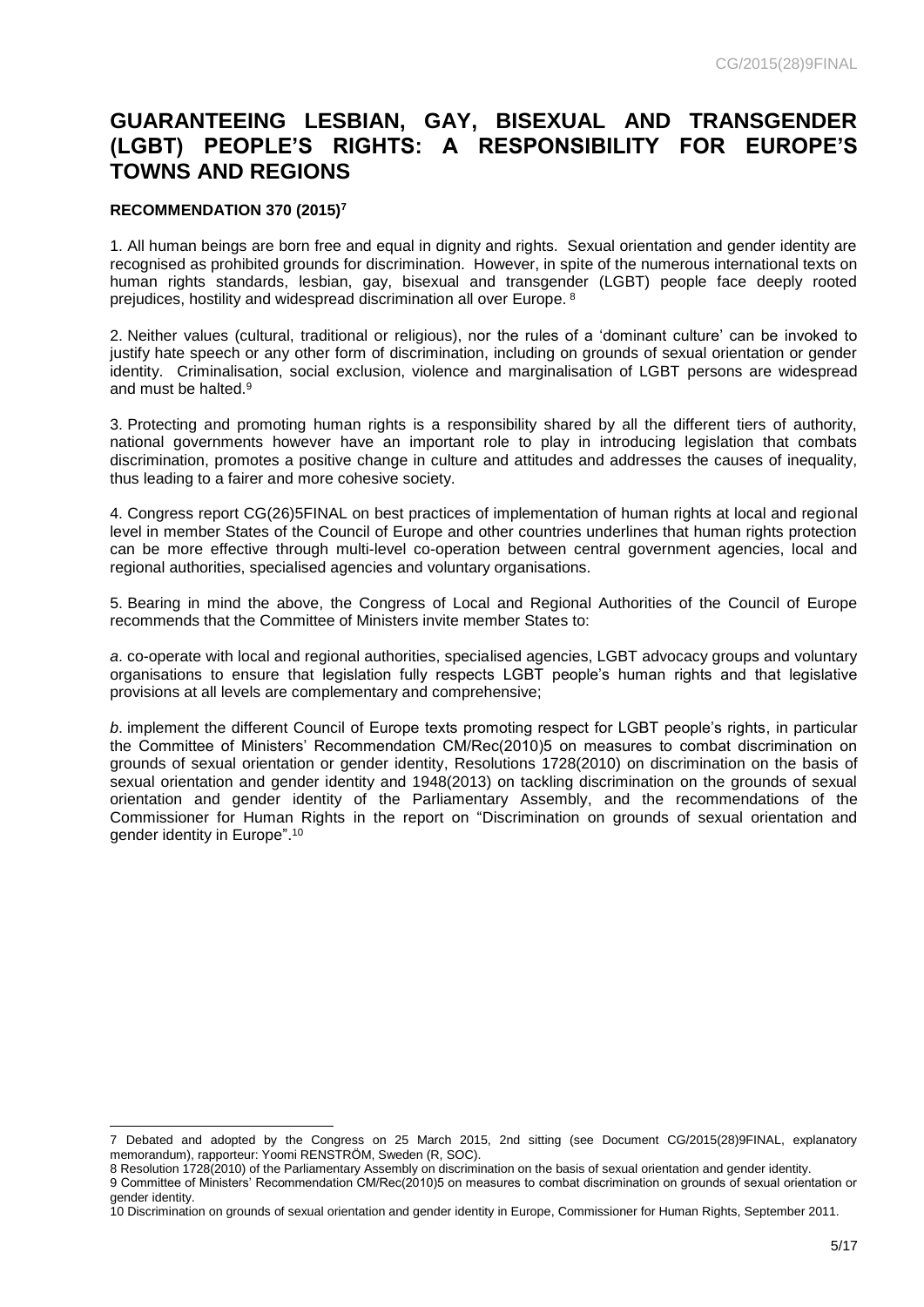# **GUARANTEEING LESBIAN, GAY, BISEXUAL AND TRANSGENDER (LGBT) PEOPLE'S RIGHTS: A RESPONSIBILITY FOR EUROPE'S TOWNS AND REGIONS**

# **EXPLANATORY MEMORANDUM<sup>11</sup>**

# **1. Background**

1. Resolution 1728(2010) of the Parliamentary Assembly on discrimination on the basis of sexual orientation and gender identity recalled that "all human beings are born free and equal in dignity and rights" and that "sexual orientation and gender identity are recognised as prohibited grounds for discrimination."<sup>12</sup> However, it found that "lesbian, gay, bisexual and transgender (LGBT) people […] face deeply rooted prejudices, hostility and widespread discrimination all over Europe".

2. Committee of Ministers' Recommendation CM/Rec(2010)5 on measures to combat discrimination on grounds of sexual orientation or gender identity recalls "the principle that neither cultural, traditional nor religious values, nor the rules of a 'dominant culture' can be invoked to justify hate speech or any other form of discrimination, including on grounds of sexual orientation or gender identity". It states that criminalisation, social exclusion, violence and marginalisation of LGBT persons are widespread.

3. In Resolution 230(2007) on the freedom of assembly and expression for lesbians, gays, bisexuals and transgendered persons, the Congress expressed its concern about the violation of these rights in a number of Council of Europe member States, stating "it is the paramount duty of local authorities […] to positively protect the[se] rights". Furthermore, the Congress believed "the protection of rights to freedom of assembly and expression to be essential for ensuring the accountability and responsiveness of governing authorities and thus also critical to the protection of other basic human rights."

4. In 2012, the European Union Agency for Fundamental Rights (FRA) launched an online survey to collect data on discrimination and hate crime experienced by LGBT persons. The results collated from the 93,079 responses showed that LGBT persons are victims of discrimination and violence, often hiding their identity and living in isolation and fear.

5. The Commissioner for Human Rights of the Council of Europe has underlined that "[t]he human rights situation of transgender persons has long been ignored and neglected, although the problems they face are serious and often specific to this group alone. Transgender people experience a high degree of discrimination, intolerance and outright violence. Their basic human rights are violated, including the right to life, the right to physical integrity and the right to health."<sup>13</sup>

6. Since the adoption of Congress Resolution 230(2007), there have been legal setbacks in a number of Council of Europe member States, often leading to an increase in violence against LGBT people. These setbacks include, in particular, the introduction of legislation and provisions at national, regional and local levels which restrict freedom of expression and assembly and prohibit so-called "propaganda of homosexuality". In Resolution 1948(2013), the Parliamentary Assembly expressed its deep concern with regard to these developments as well as to homophobic statements by politicians and other personalities in a position of authority.

7. The European Union's 5<sup>th</sup> Equality Summit in 2011 established that "local and regional levels are decisive in combating discrimination and advancing equality".<sup>14</sup> The Summit concluded that local and regional authorities' responsibilities are linked to "necessary multi-dimensional responses to inequality" and that it is important for "local strategies to be developed out of national strategies so as to take account of local realities", thus establishing a special task for local and regional authorities across Europe.

l 11 This explanatory memorandum is based on the document prepared by the Council of Europe consultant Juul van HOOF, Stichting Movisie, which is available from the Secretariat upon request.

<sup>12</sup> "According to the European Court of Human Rights, a difference in treatment is discriminatory if it has no objective and reasonable justification. Since sexual orientation is a most intimate aspect of an individual's private life, the Court considers that only particularly serious reasons may justify differences in treatment based on sexual orientation", Resolution 1728(2010) of the Parliamentary Assembly.

<sup>13</sup> Human rights and gender identity, Commissioner for Human Rights, July 2009.

<sup>14 5&</sup>lt;sup>th</sup> Equality Summit 'Promoting Equality at the Local and Regional Level, 14-15 November 2011 Poznan, Poland.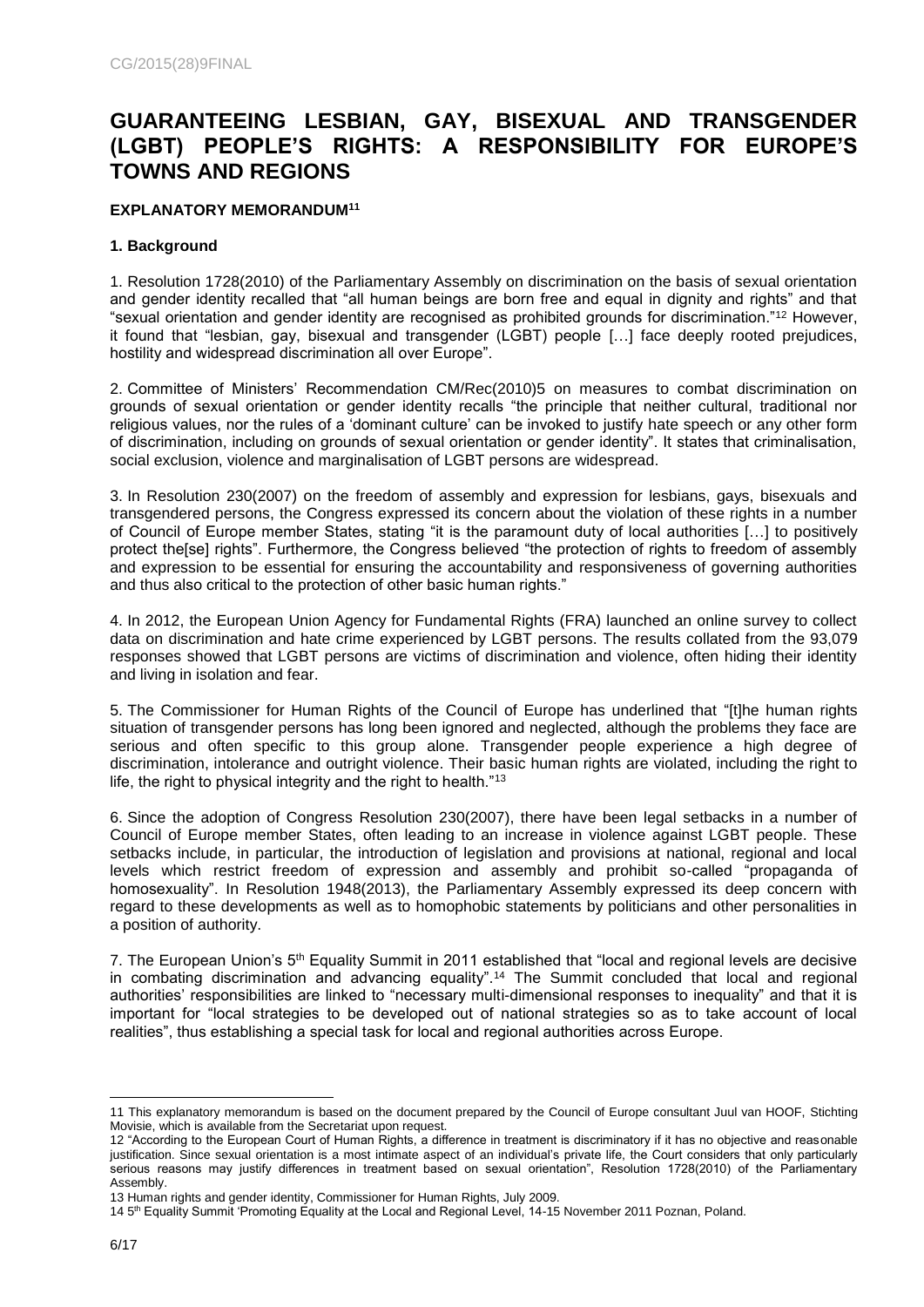8. In light of these recent developments, the Congress' Current Affairs Committee decided to examine local and regional authorities' role in guaranteeing the rights of LGBT persons in Europe. The rights to freedom of expression and assembly having been the focus of Congress Resolution 230(2007), these rights will not be dealt with in this report.

### **2. Introduction**

9. The aim of this report is to examine, with regard to LGBT persons of all ages: legislative and other provisions to be taken at local and regional levels to promote the respect of rights; the mainstreaming of LGBT issues in local and regional policy development; multilevel co-operation to promote the effective protection of human rights; local and regional policies to guarantee personal safety and security; local and regional politicians and the propagation of hate speech; awareness raising to promote a tolerant and cohesive society; the role of local and regional authorities in ensuring LGBT people's access to social rights; and promoting discrimination-free cities and regions.

10. Although the link has already been made between the importance of local and regional policies in combating discrimination and inequalities, authorities at these levels do not always know how to tackle these issues and to guarantee LGBT people's rights. It would appear that combating discrimination against LGBT people is rarely explicitly dealt with by local and regional administrations. Although few data are available, existing studies show that relatively few authorities include LGBT matters in their political agendas.<sup>15</sup> LGBT policies are noticeably absent from policies in rural areas.

11. Local and regional authorities can usefully be guided in their legislation, policies and practices by the principles and measures contained in the appendix to CM/Rec(2010)5 of the Committee of Ministers to member States on measures to combat discrimination on grounds of sexual orientation or gender identity.

#### **3. Legislative and other provisions – taking account of local and regional realities**

12. Local and regional authorities have quite substantial powers as legislators and over recent years, some towns and regions in Council of Europe member States have developed legislation and taken decisions that restrict LGBT rights. In the Russian Federation, even before the adoption of the federal law, ten regions had already adopted legislation restricting freedom of expression on sexual orientation issues.<sup>16</sup> The law of the region of Ryazan states that "public actions aimed at propaganda of homosexuality (sexual act between men or lesbianism) among minors shall be punished with an administrative fine between 1,500 and 2,000 roubles"<sup>17</sup> expanding on similar provisions in the Ryazan Regional Law on the "Protection of Morality and Health of Minors", adopted by the Ryazan Region Duma on 22 March 2006.<sup>18</sup> As a result of this legislation, LGBT people have suffered unequal treatment, have been denied their rights to freedom of expression and assembly and, in addition, violence against the LGBT community is on the increase.<sup>19</sup>

13. In its Opinion 707/2012 on the issue of the prohibition of so-called "Propaganda of homosexuality" in the light of recent legislation in some member States of the Council of Europe,<sup>20</sup> the European Commission for Democracy through Law (Venice Commission) considered that the aim of measures taken by the Russian Federation, the Republic of Moldova and Ukraine was not so much "to advance and promote traditional values towards family and sexuality but rather to curtail non-traditional ones punishing their expression and promotion". It considered that "the statutory provisions prohibiting 'propaganda of homosexuality' are incompatible with the European Convention on Human Rights (ECHR) and international human rights standards". The Venice Commission recommended that the provisions be repealed and, as regards the Republic of Moldova, where seven cities, three districts and four villages had adopted resolutions prohibiting "aggressive propaganda on homosexuality"<sup>21</sup>, welcomed both the decisions taken by domestic courts

19 [http://www.ilga-europe.org/home/guide\\_europe/country\\_by\\_country/russia/response\\_russia\\_july\\_2013.](http://www.ilga-europe.org/home/guide_europe/country_by_country/russia/response_russia_july_2013)

l 15 Data for this report have been obtained from umbrella LGBT advocacy organisations such as ILGA Europe and Transgender Europe, as well as from the White Paper resulting from the AHEAD Project (Against Homophobia, European local Administration Devices) [http://ahead-bcn.org/img/langform/EN.doc.](http://ahead-bcn.org/img/langform/EN.doc)

<sup>16</sup> <http://www.ilga-europe.org/content/do...efing-Russia+LGBTI+FINAL+27+08+13.pdf> Filename: ILGA-Europe briefing-Russia LGBTI FINAL 27 08 13.pdf.

<sup>17</sup> Section 3.10 of the Ryazan Region Law on Administrative Offences of 4 December 2008.

<sup>18</sup> *Discrimination on grounds of sexual orientation and gender identity in Europe*, Commissioner for Human Rights of the Council of Europe, Council of Europe Publishing, 2<sup>nd</sup> edition, p.77, note 256.

<sup>20</sup> *Opinion 707/2012 on "the issue of the prohibition of so-called 'propaganda of homosexuality' in the light of recent legislation in some member States of the Council of Europe*, adopted by the Venice Commission at its 95th Plenary Session (14-15 June 2013).

<sup>21</sup> *Opinion 707/2012 on "the issue of the prohibition of so-called 'propaganda of homosexuality' in the light of recent legislation in some member States of the Council of Europe*, adopted by the Venice Commission at its 95th Plenary Session (14-15 June 2013).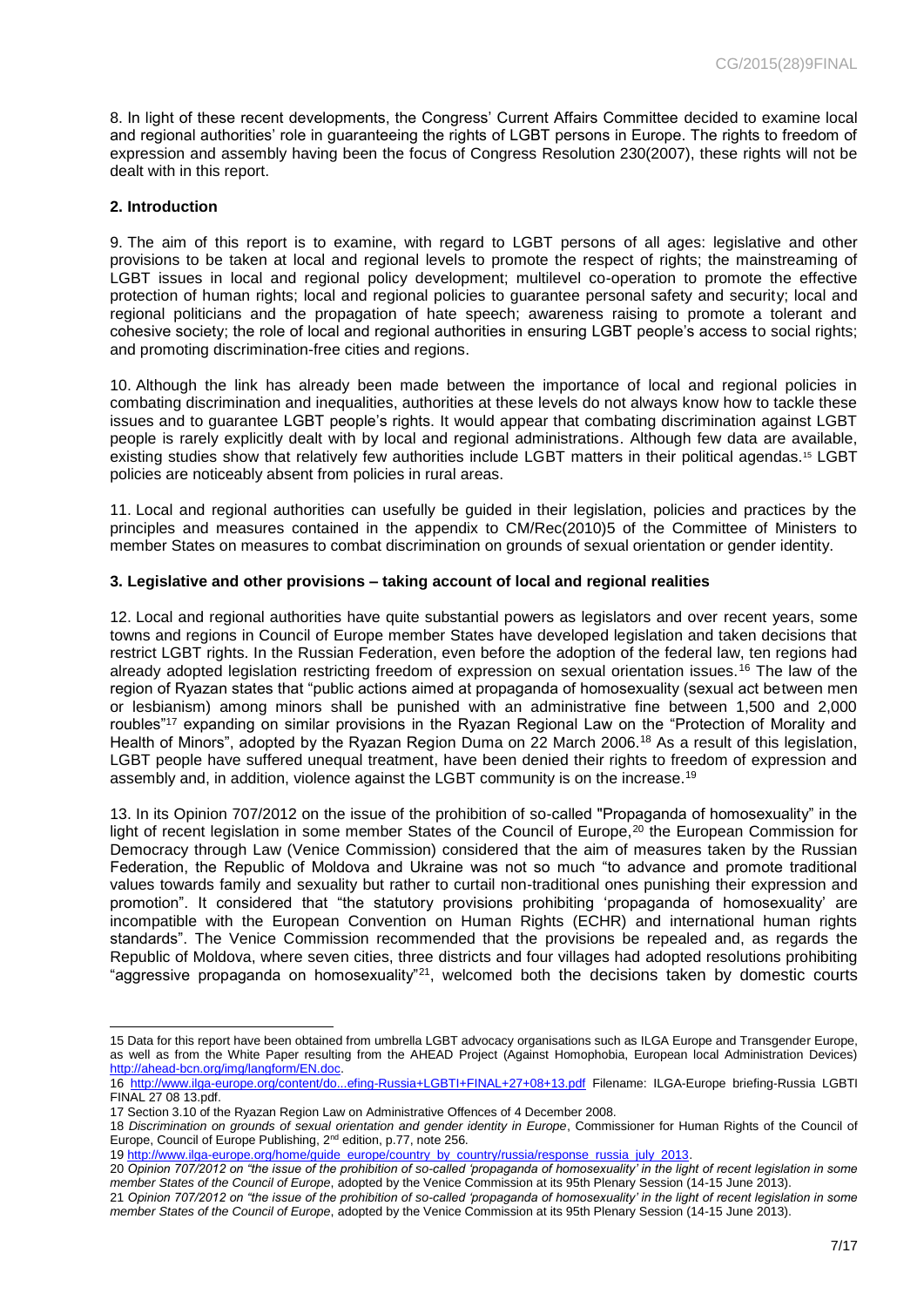annulling these prohibitions and the voluntary withdrawal by a number of other localities of similar decisions previously adopted by their local councils.

14. Another means of restricting equal treatment of LGBT persons can be seen in the refusal by the local authority of Harju County (Estonia) to issue a civil status certificate to a gay Estonian citizen who intended to enter into a marriage abroad.<sup>22</sup>

15. However, positive developments are to be found in some countries where the absence of a state law on certain LGBT issues has led some regional and/or local authorities to intervene to fill this vacuum with policies and actions which benefit local residents. These policies are not a substitute for national policies since they only affect the inhabitants of these municipalities and regions.

16. Turin (Italy), for example, officially acknowledges civil partnerships in the absence of relevant national provisions. Thanks to a new code from 2010,<sup>23</sup> heterosexual or same-sex couples living together can apply for and obtain a certificate of civil partnership from the City's General Register Office. The certificate enables civil partners to enjoy the same rights as married couples with regard to access to municipal services and health care,<sup>24</sup> however these partnership certificates remain local official documents and cannot be used to obtain access to nationally-provided services. Other Italian towns have followed this example.<sup>25</sup>

17. In the absence of national legislation, the city of Vienna (Austria) now issues its own gender-neutral marriage certificates to trans people experiencing difficulties in the official recognition of their new gender.<sup>26</sup> The municipal website offers clear information on this procedure.<sup>27</sup>

18. In conclusion, local and regional authorities often have the possibility to draw up local provisions to fill the gaps left by national legislation. These provisions can complement national law, or they can take the lead when national legislation has not yet been established, although as has been seen, such provisions can have both positive and negative outcomes for LGBT communities. The prohibition of so-called "homosexual propaganda" at regional level, which was later adopted at national level, is an example of a negative impact on LGBT citizens, the official recognition of civil partnerships is a positive one.

# **4. Mainstreaming LGBT issues into local and regional policies**

19. LGBT people cannot be defined by their sexual orientation or gender identity alone, they are also the subject of regular policy measures and are an inevitable and integral part of policies made for the general population. It is only when specific needs of certain minorities need extra focus or emphasis in policies that they can be explicitly mentioned.

20. For these reasons, it is important to mainstream LGBT issues into existing and new policy measures. Mainstreaming makes for more effective policy making by ensuring that the diversity of different groups is reflected; that all groups' needs are met; that public service provision is adapted to all; and that discrimination is not exacerbated through the delivery of ill-thought-out policies.

21. The Congress firmly believes that citizen participation can lead to more informed and better adapted policies,<sup>28</sup> and the most effective way of mainstreaming LGBT issues into policies is through co-operation between authorities and LGBT advocacy organisations or human rights NGOs. A good relationship between local and regional authorities and LGBT organisations, whereby LGBT organisations participate fully in policy-making processes, will result in LGBT issues being fully reflected in policies.

22. However, in 2009, research commissioned by the City of Barcelona (Spain) on the relationship between city councils and LGBT organisations<sup>29</sup> showed that 60% of local organisations did not enjoy a good

l 22 *Annual Review of the Human Rights Situation of Lesbian, Gay, Bisexual, Trans and Intersex People in Europe* (2013), ILGA-Europe, p 87.

<sup>23</sup> [http://www.comune.torino.it/regolamenti/337/337.htm.](http://www.comune.torino.it/regolamenti/337/337.htm)

<sup>24</sup> [http://www.comune.torino.it/anagrafe/unionicivili.htm.](http://www.comune.torino.it/anagrafe/unionicivili.htm)

<sup>25</sup> Cities of Baghera (Palermo), Pisa and Bologna, Milan (2013), as stated in *Against Homophobia, European Local Administration Devices (AHEAD)* (2011), *Combating Homophobia, Local Policies for Equality on the grounds of Sexual Orientation and Gender Identity. A European White Paper*.

<sup>26</sup> *Human Rights and Gender Identity: Best Practice Catalogue* (2011), S. Agius, R. Köhler, S. Aujean, J. Ehrt. ILGA Europe and Transgender Europe.

<sup>27</sup> [http://www.wien.gv.at/queerwien/persand.htm.](http://www.wien.gv.at/queerwien/persand.htm)

<sup>28</sup> Resolution 326(2011) on citizen participation at local and regional level in Europe.

<sup>29</sup> *European City Councils and the LGBT Community, an analysis* (2009), ICC Consulters and City of Barcelona. The research was conducted among 26 LGBT organisations from 17 Council of Europe member States.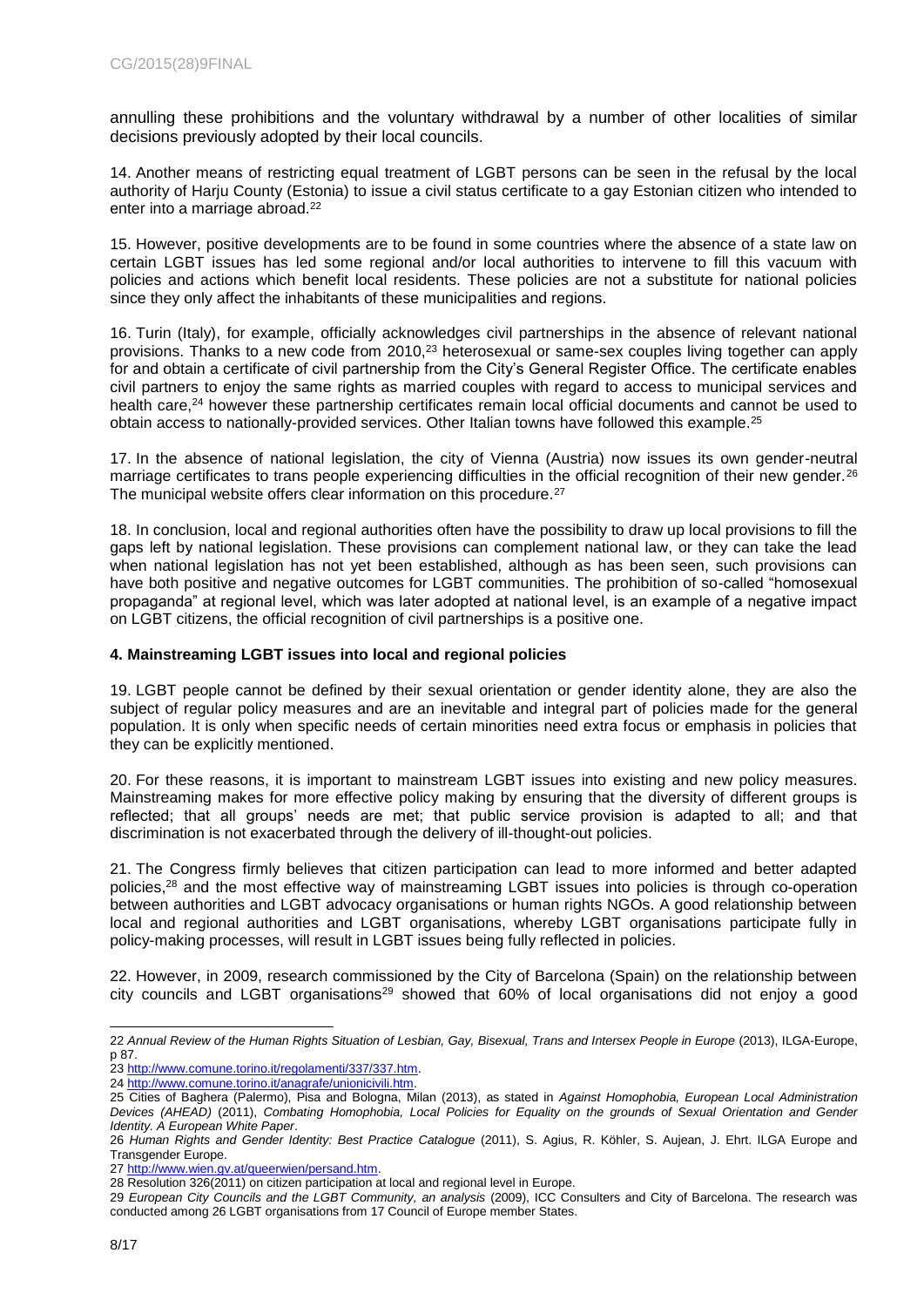relationship with their city council and that 83% of city councils had neither an official consultative status for LGBT persons nor committees in which they were officially represented. Furthermore, 60% of local LGBT organisations stated that their city council acted in a negative way towards the LGBT community and that LGBT issues were invisible in local policies. The results of the research were positive predominantly in Scandinavia and central Europe. In Eastern Europe and around the Mediterranean, almost without exception, the situation was (much) worse.

23. The South Lanarkshire Council (United Kingdom) has adopted a municipal plan which addresses all grounds of discrimination and sets out its legal obligations with regard to equality. The plan lays down how the Council will work with partners to ensure all citizens' needs are met when using a municipal service. Sexual orientation and gender identity (reassignment) are explicitly mentioned throughout the report.

24. Amsterdam's (Netherlands) policy on the emancipation of LGBT people has been in place since 1980. It includes LGBT issues in policies citywide and has evolved to focus on a sustainable LGBT policy which embeds and mainstreams LGBT priorities in all policy areas. The strategy is based on a number of fundamental policy shifts: the Mayor and all Aldermen commit to the policy; LGBT issues are a shared responsibility and not the single responsibility of one local government department; the city's business or financial partners explicitly have to take into account the issue of sexual diversity; and a Work Place Pride Task Force ensures better working conditions for LGBT civil servants.

25. Aware that transgender people are even more at risk of discrimination and violence,<sup>30</sup> Barcelona City Council (Spain) has established a protocol with agreed guidelines, criteria and recommendations for dealing with transgender persons which covers all municipal services.<sup>31</sup> Moreover, the City has drawn up an extensive municipal action plan 2010-2015 covering most city departments and their responsibilities towards LGBT citizens.<sup>32</sup>

26. These examples show that some local and regional authorities are on the right track when it comes to mainstreaming LGBT issues in their policies, in co-operation with LGBT organisations. Monitoring of measures is, however, crucial, either by the municipal council itself or by expertise centres or research institutes. There is little point in continuing unsuccessful or counterproductive policies. LGBT organisations are also important stakeholders in this process: they can assist local and regional governments in defining issues that need to be tackled, and the impact of specific policies.

#### **5. Effective protection of LGBT persons' human rights through multi-level co-operation**

27. Congress report CG(25)5FINAL on best practices of implementation of human rights at local and regional level in member States of the Council of Europe and other countries reminds us of the important role of local and regional authorities in implementing human rights. The rapporteur underlines that human rights protection can be more effective through multi-level co-operation between central government agencies, local and regional authorities, specialised agencies and voluntary organisations. In these times of economic and financial crisis and austerity measures, an exchange of policies, ideas and good practices is not only desirable but also necessary to pool limited resources. This is of particular importance to smaller authorities which do not necessarily have the financial means to fund the development of their own policies. In addition, by involving all key stakeholders, policies and strategies are more likely to be effective and sustainable. And of course the exchange of good practices means scarce resources are not wasted trying to reinvent the wheel.

28. In its seminar on the issue, the European Commission against Racism and Intolerance (ECRI) examined the support that national specialised bodies can give to local and regional authorities in fighting intolerance. They can "boost the capacity of local and regional authorities to deal with discrimination and intolerance […] should support local and regional authorities by providing training for civil servants and NGOs, including on how to gather information on cases involving discrimination or violence, as well as general awareness raising."<sup>33</sup>

29. There are many examples of co-operation to protect LGBT persons' rights, either cities and regions working closely together sharing good practices, exchanging policy initiatives and developing legislation, or

l 30 Report by the Council of Europe Commissioner for Human Rights (2011); FRA EU LGBT Survey (2013); Report of the Parliamentary Assembly of the Council of Europe (2013).

<sup>31</sup> [http://www.bcn.cat/dretscivils.](http://www.bcn.cat/dretscivils)

<sup>32</sup> [http://w110.bcn.cat/fitxers/dretscivils/plamunicipallgtbeng20102015.369.pdf.](http://w110.bcn.cat/fitxers/dretscivils/plamunicipallgtbeng20102015.369.pdf)

<sup>33</sup> European Commission against Racism and Intolerance (ECRI) *Seminar with national Specialised Bodies: The role of national Specialised Bodies in supporting local authorities in the fight against racism and intolerance*, 22-23 May 2014, Strasbourg.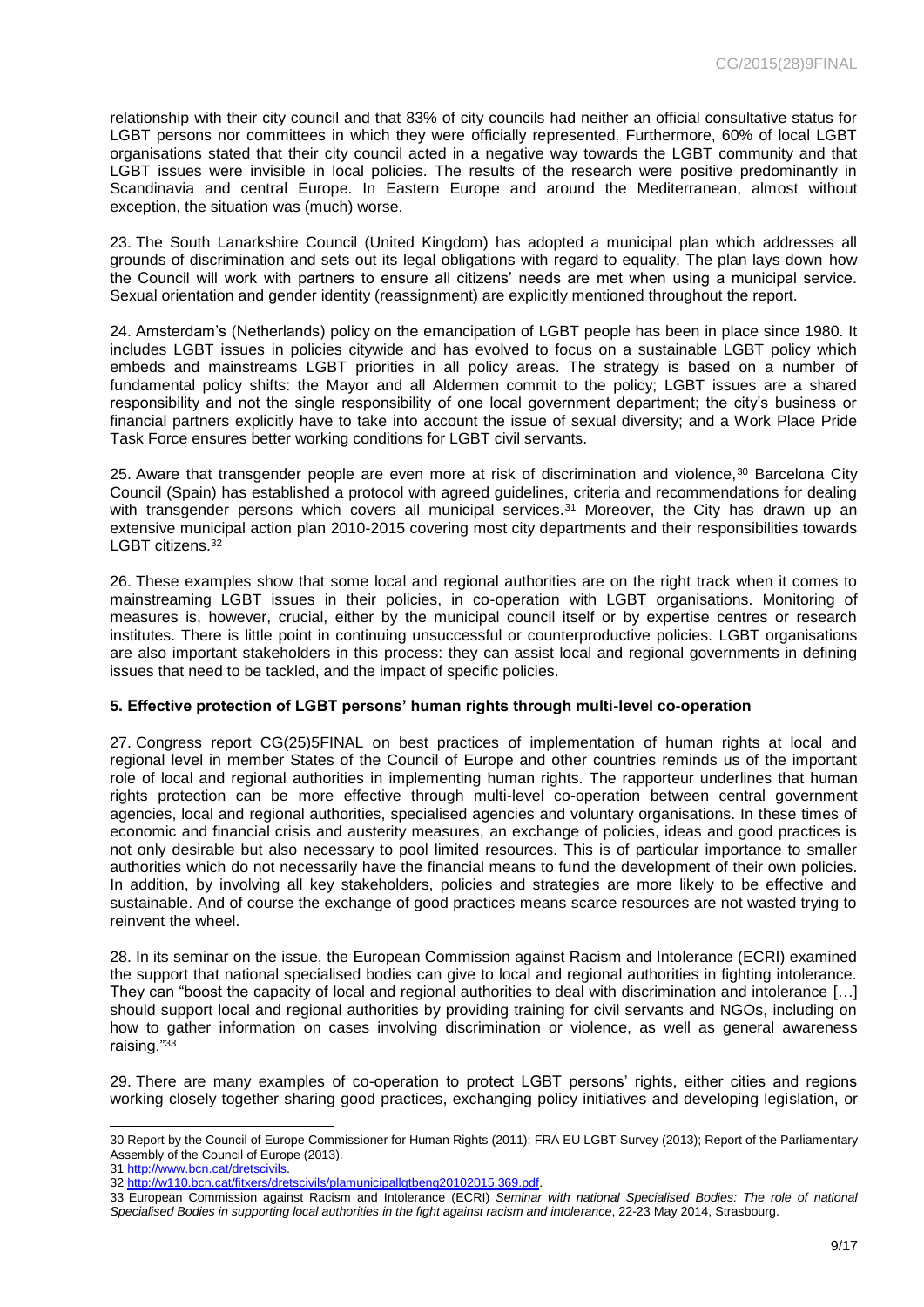projects that are initiated at national level. Sometimes co-operation occurs in the framework of existing partnership structures and agreements, for example twinnings or other networks. For smaller towns, cooperation with bigger cities offers them a chance to increase their expertise on LGBT issues and to benefit from the experiences of tried and tested initiatives. Co-operation at regional level allows for the protection and guarantee of LGBT rights on a larger geographical scale.

30. A good example of co-operation between local and regional authorities is the Italian RE.A.DY Network. In 2006, Rome and Turin City Councils launched RE.A.DY, a network of public administrations that deals with anti-discrimination issues specifically regarding sexual orientation and gender identity.<sup>34</sup> The Network has since expanded and now has 73 partners across Italy, including five regional authorities, eleven provinces, fifty city councils, three municipal districts, three provincial equality bodies and one local government association.<sup>35</sup> The Network's partners share policies and best practices to promote the social inclusion of LGBT persons, and promote administrative acts and regulations that protect against discrimination. In the absence of national legislation and policies, these Italian local and regional authorities have taken the lead in improving the lives of LGBT people under their governance.

31. In Montenegro, the national government has drawn up a national strategy for 2013 to 2018 to improve the quality of LGBT persons' lives. The strategy specifically names local and regional authorities as partners in implementing policies to increase social acceptance and on non-discrimination measures, and supports the involvement of LGBT NGOs. It also aims to design and organise training programmes for, inter alia, representatives of local authorities.<sup>36</sup>

32. On an international level, eighteen European cities are working together to develop and implement policies and strategies for LGBT people in the Rainbow Cities Network.<sup>37</sup> Launched in May 2013, the Network's members exchange good practices, seek collaboration on projects and share campaign materials. The LGBT Department of the City of Amsterdam and Movisie, the Netherlands Centre for Social Development, are responsible for co-ordinating the Network, supported by the Dutch government. Officials from the Rainbow Cities meet annually and communicate between meetings via a mailing list. Their policies and strategies are published online each year in so-called "one pagers".<sup>38</sup> Any city or region with an active LGBT policy, or the intention to develop one, can become a member of this informal network.

33. Multilevel co-operation fosters an effective exchange of expertise, policy initiatives, good practical examples and materials on LGBT issues, bringing benefits for all stakeholders.

# **6. Guaranteeing LGBT persons' safety and security**

34. The rights to life, security of person and human dignity apply to all people, irrespective of sexual orientation or gender identity. More than one quarter (26%) of the people having responded to the FRA's 2012 EU LGBT survey reported attacks or threats of violence at home or elsewhere, in the previous five years. This figure was even higher (35%) among transgender people,<sup>39</sup> who are more likely to become victims of violent attacks, hate speech and discrimination.

35. More often than not, these violent incidents had occurred outdoors, in public spaces, and had been perpetrated by more than one person, usually male and unknown to the victim. However, 7% of the most recent incidents of violence had been committed by a member of the victim's family or household.<sup>40</sup> The FRA LGBT survey also brought to light the high rate of non-reporting of violent or aggressive acts, only one out of five victims of crimes motivated by prejudice or bias reported it to the police. The reasons for not reporting such acts ranged from a feeling that 'nothing would change' to a fear that the police would be homophobic or transphobic.<sup>41</sup>

36. The Congress' European Urban Charter refers to the right of European citizens to "a secure and safe town, free, as far as possible, from crime, delinquency and aggression." The Congress' Guide to Urban Crime Prevention (2002) underlines "[w]hilst central government has a clear responsibility in establishing a

39 *European Union lesbian, gay, bisexual and transgender survey. Results at a glance* (2013), European Union Agency for Fundamental Rights (FRA) p.20.

l 34 http://www.comune.torino.it/politichedigenere/lgbt/lgbt\_reti/lgbt\_read

<sup>35</sup> Email correspondence with Eufemio Gianluca Truppa, Servizio LGBT City of Turin. 10 March 2014.

<sup>36</sup> *Strategy for Improving Quality of Life of LGBT Persons 2013-2018* (2013), Government of Montenegro, Ministry for Human and Minority Rights.

<sup>37</sup> [http://www.movisie.com/european-cities-start-rainbow-cities-network.](http://www.movisie.com/european-cities-start-rainbow-cities-network)

<sup>38</sup> [http://www.movisie.nl/sites/default/files/docs/nieuws/2013Summary\\_RainbowCitiesNetwork\\_LGBT\\_policies.pdf.](http://www.movisie.nl/sites/default/files/docs/nieuws/2013Summary_RainbowCitiesNetwork_LGBT_policies.pdf)

<sup>40</sup> Ibid. p.23. 41 Ibid. p.14.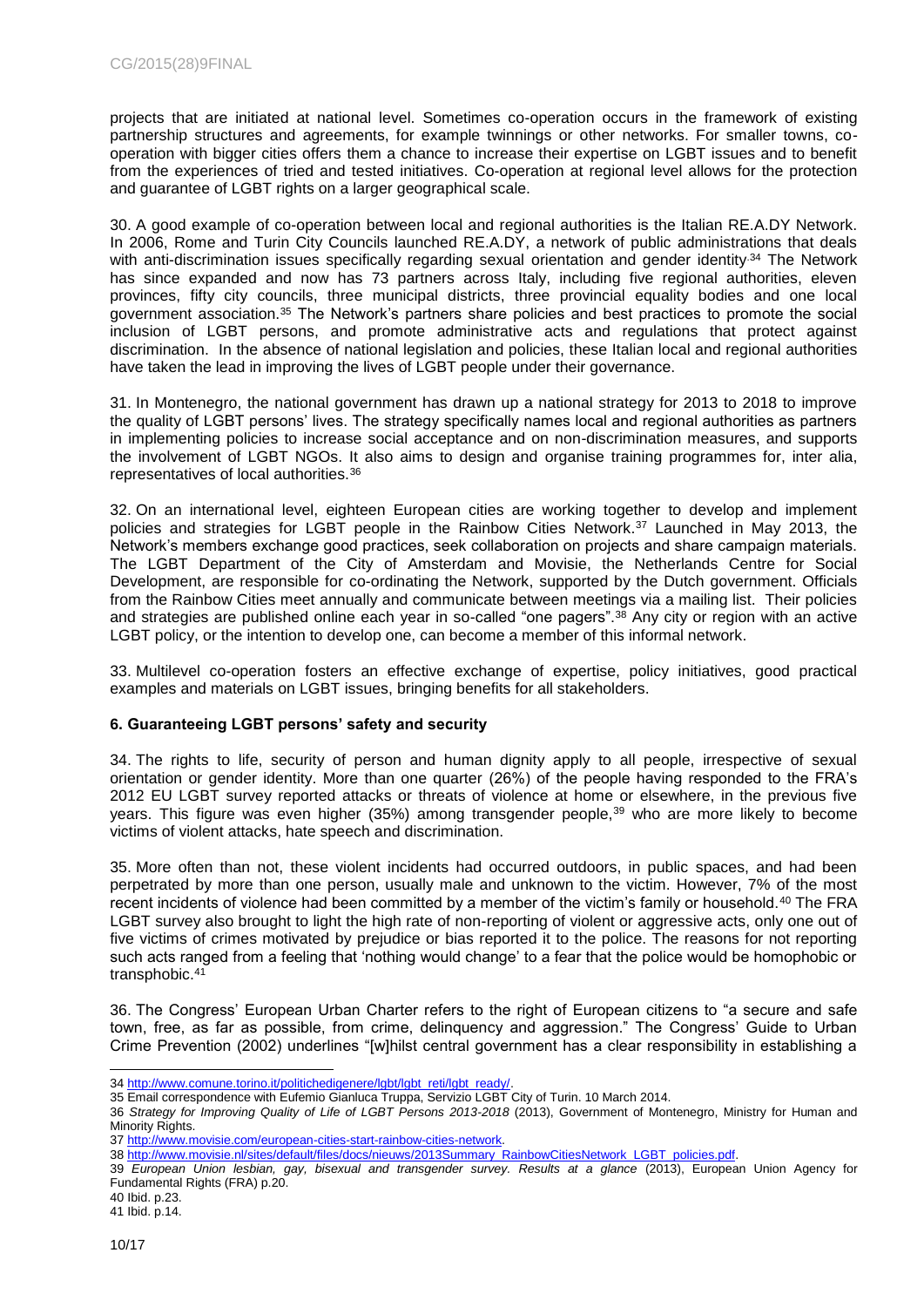legal framework for crime prevention and repression […] it is nonetheless at the local level where the problem is most acutely felt and perceived and where a sense of insecurity is felt on a daily basis. As a consequence, local authorities are best able to conduct policies and approaches dealing comprehensively with crime prevention policies, [...] community policing, [...] promoting civic education, dealing with research and communication and co-ordinating the programmes of different partners."

37. Among other crime prevention policies, the Guide suggests the establishment of municipal police where such an institution does not exist as "[t]hey have a good understanding of local conditions and are in the best position to develop a sense of confidence with local communities." It also recalls the possibility for local authorities to raise awareness including through out-of-school and educational services. CM/Rec(2010)5 on measures to combat discrimination on grounds of sexual orientation or gender identity also underlines the need for measures to be taken in schools to promote mutual tolerance and respect. Where schools are under local authority control, awareness-raising activities, for both pupils and teachers, can be organised to overcome prejudices and foster positive attitudes. Generally, awareness-raising sessions and training should be provided to all local and regional authority staff so as to ensure equal treatment of LGBT persons, and training of municipal police about the specific challenges LGBT people meet in daily life would almost certainly result in more trust and an increase in reporting of crime. This is the case in Norway, for example, where a training programme called Pink Competency Justice aimed at local police forces is implemented by a national LGBT advocacy organisation, with the support of the Norwegian Government.<sup>42</sup>

38. In a (non-specified) rural area of England (United Kingdom) a community safety partnership and a housing association have set up a project to improve the trans community's safety and to encourage reporting. Third-party reporting agencies led by a co-ordinator and offering victims a separate place to report, including the option of requesting no police involvement, were set up. An online reporting facility was added to the council's website, and training to raise awareness of hate crime was offered to the council's staff. Thanks to these measures, hate crime reporting for transphobic and homophobic hate crime increased by 39%.<sup>43</sup>

39. The LGBT community cannot always rely on protection by the police, cases of police officers threatening and humiliating LGBT persons, and sometimes even using violence against them, have been reported. In some cities in Council of Europe member States, however, specialised helplines or community police officers offer support to the LGBT community in cases of violence, harassment or discrimination. Examples of this can be found in Madrid (Spain), where the Madrid Town Hall operates 'SOS Homo-Transphobia', in cooperation with a local NGO. The helpline offers assistance to LGBT people, victims of harassment, stalking, physical and verbal violence or any kind of discrimination based on their sexual orientation and gender identity.<sup>44</sup> In the United Kingdom and the Netherlands, local police forces have their own LGBT associations which provide support to LGBT police officers and to police officers dealing with LGBT people. In London, there are over 75 police officers, of all ranks, acting as LGBT liaison officers in each borough. Their names and contact details are listed on the general Metropolitan Police website. Measures such as this one promote LGBT people's trust in the police force and thus lead to an increase in the number of hate crimes being reported.<sup>45</sup> In Amsterdam, the so-called "Pink in Blue Network" is proof of the police's commitment to the LGBT community and the example has been followed by many other Dutch local police forces.<sup>46</sup>

40. Madrid and Barcelona (Spain) are the only two European cities to have developed a specific District Attorney's Office that specialises in hate crimes and all kinds of crime based on the victim´s gender identity or sexual orientation.<sup>47</sup>

41. A lot of work still needs to be done to increase social acceptance of sexual orientation and gender identity, local authorities have a role in educating not only the wider public but in particular their own staff about accepting LGBT people. Many good practices exist, including networks of LGBT police officers, training programmes for the police, community policing projects, all positive initiatives that can but help increase the trust of the LGBT community in their authorities. Proof that such policies can bring good results is to be seen in cities where a positive, well-co-ordinated and professional approach has been adopted by police forces: in such cities, more initiatives such as Pride marches are taking place without incident.

44 [http://www.cogam.es/en/sections/stop-homo-transphobia.](http://www.cogam.es/en/sections/stop-homo-transphobia)

l

<sup>42</sup> [http://www.llh.no/eng/Pink+Competency+Justice.b7C\\_wtvSYU.ips.](http://www.llh.no/eng/Pink+Competency+Justice.b7C_wtvSYU.ips)

<sup>43</sup> *Provision of goods, facilities and services to trans people. Guidance for public authorities: meeting your equality duties and human rights obligations* (2010) Equality and Human Rights Commission, p37.

<sup>45</sup> [http://content.met.police.uk/Article/Lesbian-Gay-Bisexual-and-Transgender-Borough-Liaison/1400018932800/1400018932800.](http://content.met.police.uk/Article/Lesbian-Gay-Bisexual-and-Transgender-Borough-Liaison/1400018932800/1400018932800)

<sup>46</sup> [http://www.politie.nl/mijn-buurt/05---amsterdam/roze-in-blauw.html.](http://www.politie.nl/mijn-buurt/05---amsterdam/roze-in-blauw.html)

<sup>47</sup> Email correspondence with Mr Manuel Ródenas, Co-ordinator of the Dedicated Information Programme for LGBT people, City of Madrid, 6 March 2014.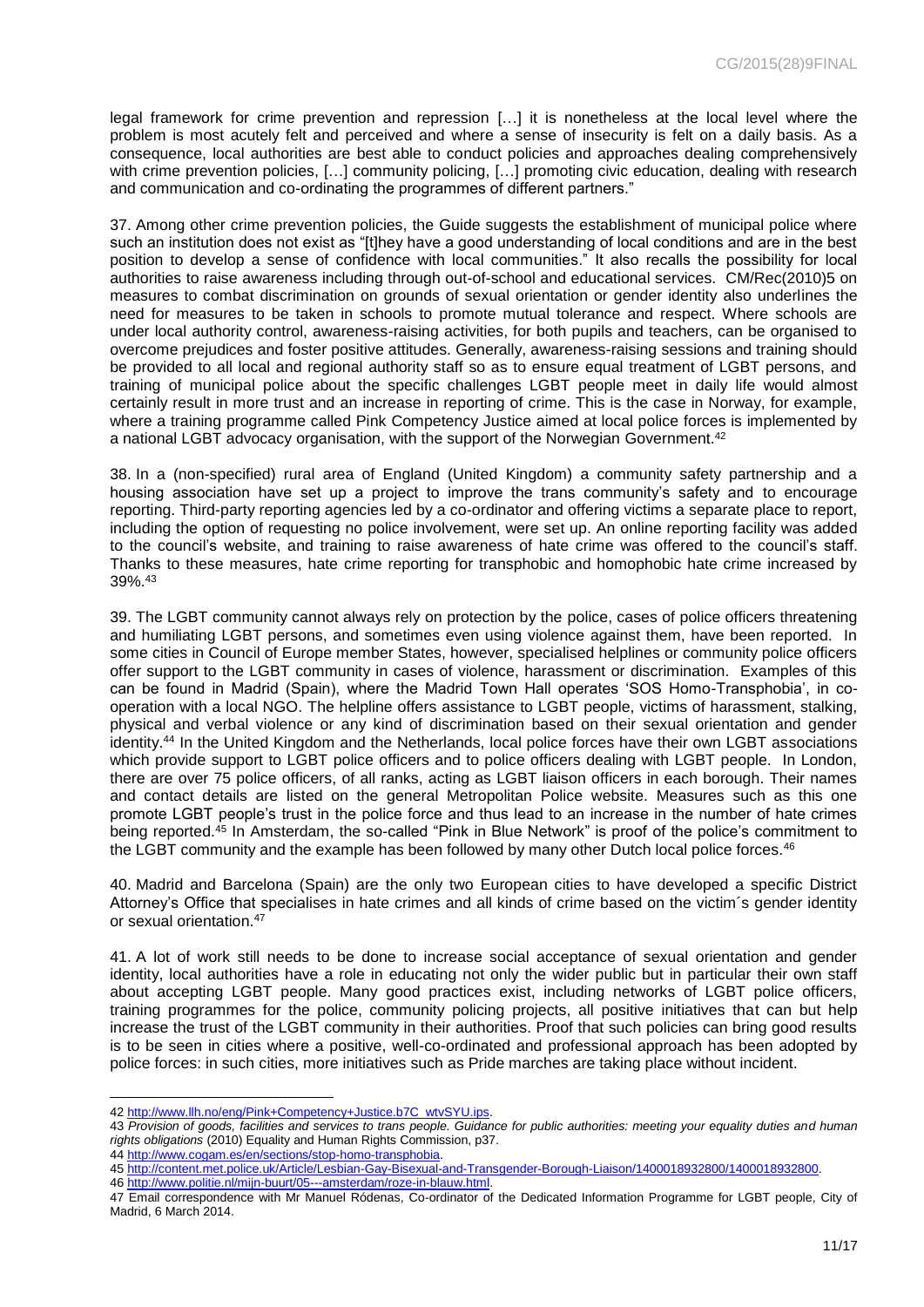# **7. Local and regional politicians and the propagation of hate speech**

42. During a conference on 'The hate factor in political speech', FRA Director Morten Kjaerum was categorical about the role of public figures: "Hate speech can be direct and offensive or indirect and insidious. But whichever form it takes, it has a profound impact on our societies. We need to understand that this is a joint responsibility for us all – and the easier your access to a microphone is, the more responsibility you have."<sup>48</sup>

43. In Resolution 1948(2013), the Parliamentary Assembly "acknowledges that societal changes require time and occur unevenly within the same country, let alone in different countries. However, the Assembly also believes that politicians, through their example and discourse, as well as laws through their binding nature, are powerful driving forces to promote change in society and ensure that the respect for human rights is not only a legal obligation but also a shared value." It invites public figures, including parliamentarians, politicians and other people in a position of authority, to establish a relationship of dialogue and trust with the LGBT community, also by taking part in Pride marches and similar events, and calls on them to refrain from and to publicly condemn homophobic and transphobic discourse.

44. There are numerous reports of violent attacks on LGBT people, with different reactions by public officials. The role of local and regional politicians is important. Being closest to citizens, they are aware of the sentiments that are prevalent in the communities they represent. Thanks to this local knowledge, they are able to positively influence public opinion and take leadership when it comes to guaranteeing the rights of all citizens. The results of the FRA LGBT survey showed a direct relationship between perceptions of the level of offensive language about LGBT people by politicians and personal feelings of having been discriminated against or harassed on grounds of sexual orientation. In 14 out of 17 countries where cases of discrimination were low, the majority of respondents said that offensive language about LGBT people by politicians was rare.<sup>49</sup>

45. In the run up to the Winter Olympics of 2014, the Mayor of Sochi (Russian Federation) claimed that homosexuality "is not accepted here in the Caucasus where we live, and we have no gay people in the city",<sup>50</sup> a statement that can only have contributed to the increasingly intolerant climate towards LGBT people in that country. The Mayor of Glasgow (United Kingdom), although refusing to sever ties with the twin city of Rostov (Russian Federation) despite a petition by a local LGBT movement in August 2013, sent an open letter to the Mayor of Rostov expressing concerns over "the way people in Russia are being treated as a result of this [prohibition of so-called homosexual propaganda] legislation." The Mayor hoped "that any city that we have a relationship with would uphold people's human rights and treat them with dignity" and proposed dialogue "on how our two great cities might foster progressive policies with our lesbian, gay, bisexual and transgendered communities".<sup>51</sup>

46. Public speech is a powerful tool, one that should not be underestimated. Politicians should especially be aware of the effect of their words when it comes to hate speech, proclaiming prejudices or when omitting to distance themselves publicly from violence or discrimination. They should refrain from inciting acts of violence and condemn vehemently all homophobic and transphobic discriminatory and violent acts and words. Local and regional politicians represent all citizens, regardless of their sexual orientation or gender identity, and must foster tolerance and acceptance in their discourse.

l

<sup>48</sup> [http://fra.europa.eu/en/news/2013/fra-director-speaks-conference-hate-factor-political-speech.](http://fra.europa.eu/en/news/2013/fra-director-speaks-conference-hate-factor-political-speech)

<sup>49</sup> *European Union lesbian, gay, bisexual and transgender survey. Results at a glance* (2013), European Union Agency for Fundamental Rights, Vienna.p.10.

<sup>50</sup> [http://www.bbc.com/news/uk-25675957.](http://www.bbc.com/news/uk-25675957)

<sup>51</sup> [https://www.glasgow.gov.uk/index.aspx?articleid=10499.](https://www.glasgow.gov.uk/index.aspx?articleid=10499)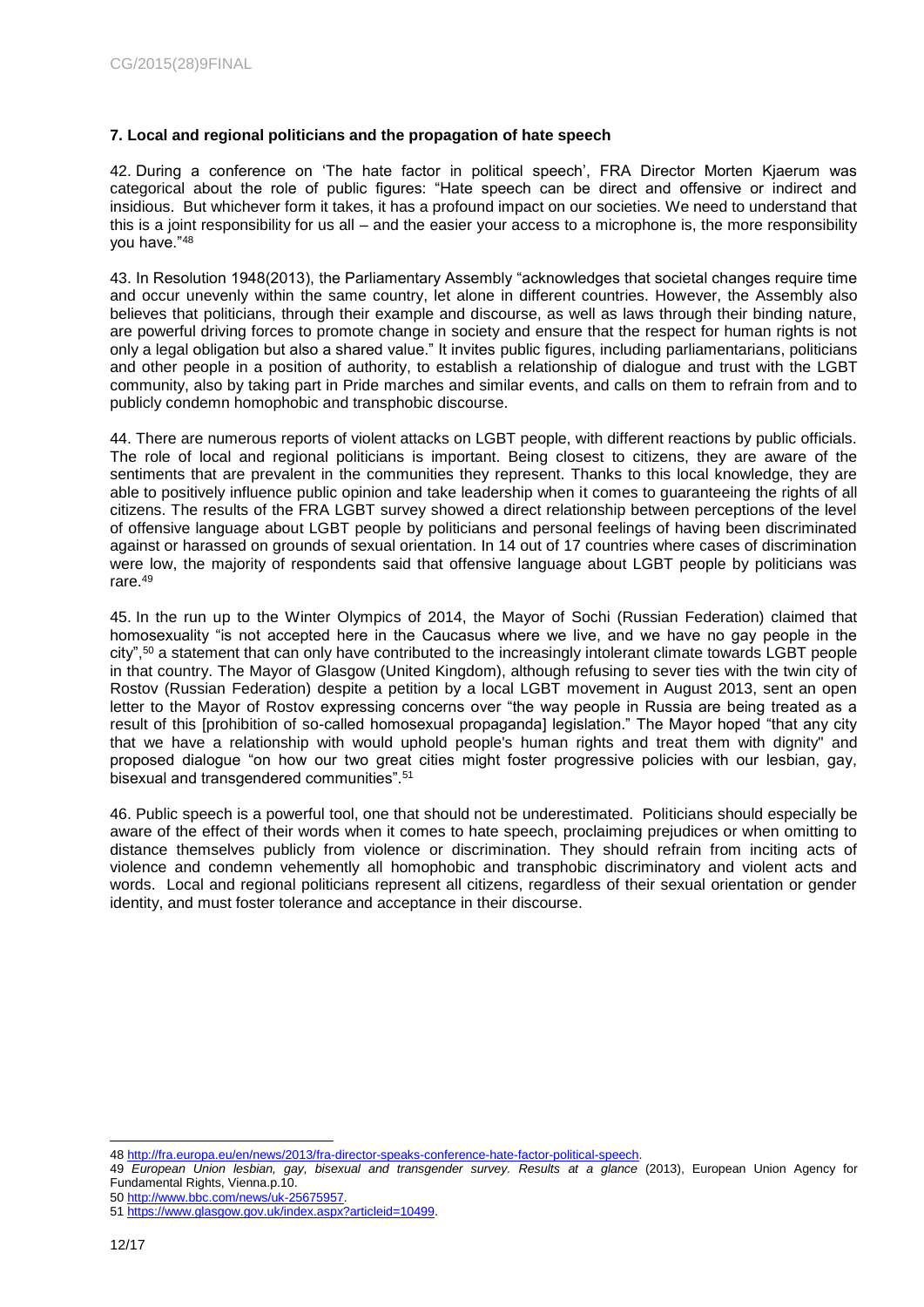#### **8. Raising awareness to promote a tolerant and cohesive society**

47. Important contributions to achieving respect of LGBT persons' human rights can be made by raising citizens' awareness of LGBT issues and campaigning to promote mutual respect and understanding. Negative attitudes must be challenged, homophobia and transphobia tackled, and supportive links created between all citizens. Only by engaging and including all members of a community can human dignity and diversity be respected.

48. Local and regional authorities can organise awareness-raising campaigns and educational activities to promote a positive awareness, and they may also organise different diversity events and activities on specific LGBT occasions. By so doing, they transmit a strong message that LGBT people are a full and integral part of the local community too. When local and regional politicians get directly involved in and commit to the LGBT community, another important signal is sent to all citizens.

49. Several international LGBT events can be celebrated locally, such as International Day Against Homophobia and Transphobia (IDAHOT), Transgender Day of Remembrance (TDOR), International Coming Out Day and International Family Equality Day (IFED).

50. On 17 May, during IDAHOT celebrations, events such as flash mobs, theatre plays, bike (p)rides and the official raising of the rainbow flag at City Halls are organised in towns and cities across Europe, for example in 2013 in Belgrade (Serbia), numerous UK cities, various Italian cities, Madrid and Malaga (Spain), Geneva (Switzerland) and in over 50 cities in The Netherlands.<sup>52</sup> In Manchester (United Kingdom), public officials were present at a theatre event with famous drag queens and activists<sup>53</sup> and in Iceland local government officials raised the rainbow flag as a symbol of solidarity.<sup>54</sup> To celebrate TDOR (20 November),<sup>55</sup> Brighton and Hove City Council (United Kingdom) raised the transgender flag from both town hall buildings and held an exhibition in the public library.<sup>56</sup> In Berlin (Germany), members of the City Council took part in a commemorative event at the Brandenburger Tor. On International Coming Out Day, Mayors and Aldermen of over 50 Dutch municipalities raised the rainbow flag on their City Halls and tweeted photos of the events to a dedicated hashtag. To celebrate International Family Equality Day,<sup>57</sup> local celebrations such as picnics, sports and outdoor events were organised by the municipal authorities of Vienna (Austria), Brussels (Belgium), Helsinki (Finland), Munich, Hamburg, Düsseldorf and Freiburg (Germany), Athens (Greece), Zurich (Switzerland) and Leeds (United Kingdom).<sup>58</sup>

51. In Ghent (Belgium), the local government adopted a different approach to raising the general public's awareness of LGBT issues. A so-called Rainbow Declaration was signed publicly by the City and by municipal service providers, the police, civil society and educational institutions in which the parties declared to "support and empower LGBT people in our City and to increase equal opportunities and security for all, including LGBT persons".<sup>59</sup>

52. Cities can give visibility to the LGBT community by naming streets and squares after pioneers of LGBT rights. In Amsterdam (Netherlands), the bridge next to the 'HomoMonument' is named after Niek Engelschman, a Dutch member of the resistance during World War II, and fighter for gay rights.<sup>60</sup> A motion to name a newly renovated square in central Copenhagen (Denmark) after Axel Axgil, the Danish pioneer of LGBT rights, was unfortunately withdrawn because of opposition from many sides.<sup>61</sup>

53. Summing up, local and regional authorities have many possibilities to create visibility for LGBT communities thereby raising awareness of sexual orientation and gender identity. Particular days dedicated to the LGBT community offer a chance to collaborate with LGBT advocacy organisations, as well as hosting (inter)national LGBT conferences and events and naming streets, bridges or squares after LGBT activists from the past.

l

57 [http://www.internationalfamilyequalityday.org/.](http://www.internationalfamilyequalityday.org/)

<sup>52</sup> *Annual Report International Day Against Homophobia and Transphobia* (2013) IDAHO Committee.

<sup>53</sup> Ibid. p29. 54 Ibid. p19.

<sup>55</sup> [http://www.transrespect-transphobia.org/en\\_US/tvt-project/tmm-results/tdor-2013.htm.](http://www.transrespect-transphobia.org/en_US/tvt-project/tmm-results/tdor-2013.htm)

<sup>56</sup> Against Homophobia, European Local Administration Devices (AHEAD) (2011), *Combating Homophobia, Local Policies for Equality on the grounds of Sexual Orientation and Gender Identity. A European White Paper*, p156.

<sup>58</sup> Annual Report 2013 (2013) International Family Equality Day (IFED) Network.<br>59 http://www.gent.be/docs/Departement%20Stafdiensten/Dienst%20Gelijke%20

iensten/Dienst%20Gelijke%20Kansen/Regenboogverklaring.pdf.

<sup>60</sup> [http://www.openstreetmap.org/way/38300088.](http://www.openstreetmap.org/way/38300088)

<sup>61</sup> <http://cphpost.dk/news/axel-axgil-dropped-as-square-name.5411.html>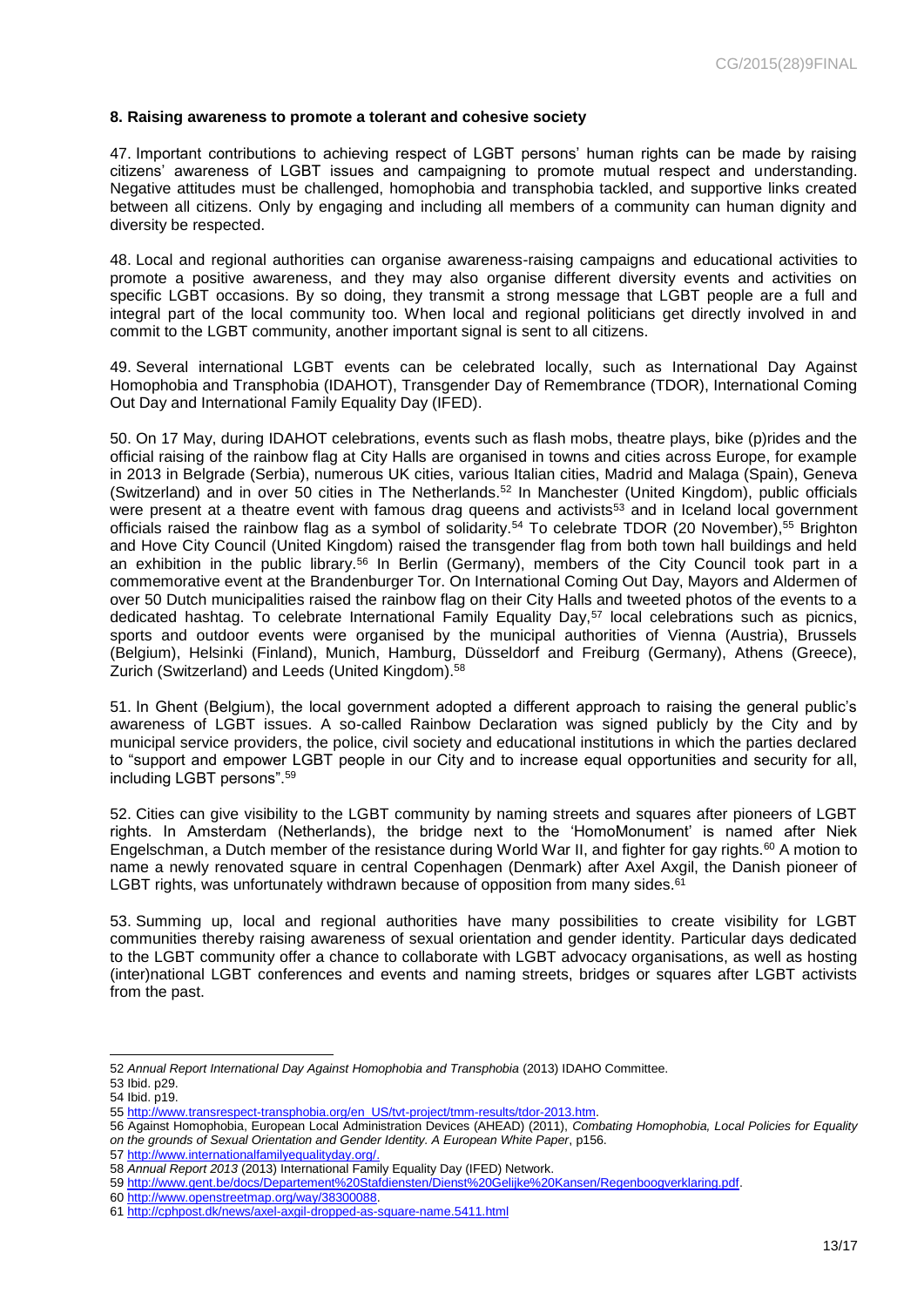### **9. The role of local and regional authorities in ensuring LGBT people's access to social rights**

54. Article 14 of the European Convention on Human Rights specifically prohibits discrimination based on any ground such as sex, race, colour, language, religion, political or other opinion, national or social origin, association with a national minority, property, birth or other status.

55. In the FRA LGBT survey, a third of the respondents stated that they had felt personally discriminated against in at least one of the following areas in the 12 months preceding the survey: healthcare, housing, education, social services and access to goods and services.

56. The rights to education, employment, healthcare and housing are all fundamental social human rights guaranteed by the European Social Charter (ESC) and other international human rights texts. The Revised European Social Charter has a general open-ended non-discrimination provision (Article E) which states that all Charter rights "shall be secured without discrimination on any ground such as race, colour, sex, language, religion, political or other opinion, national extraction or social origin, health, association with a national; minority, birth or other status." As the list is open-ended, and by definition not exhaustive, it covers other grounds such as sexual orientation and gender identity, as confirmed by the jurisprudence of the European Committee of Social Rights.

#### *9.1. Access to education*

57. As far as education is concerned, the competences of local and regional authorities vary greatly in the Council of Europe member States. Mostly, decisions on curricula are taken at the national level, with varying levels of responsibility and influence delegated to local governments. Specific data on education provisions at a local level are sparse. However, education is a crucial tool for enhancing equality and non-discrimination and as such, local and regional should offer human rights education in schools where they have competence to decide on the curricula.

58. Knowledge of rights and freedoms is a fundamental tool to guarantee respect for the rights of all citizens. By introducing human rights education into schools, at all levels, adjusted to the evolving capacity of the children, they can learn about human rights and understand human rights issues, acquire the skills needed to be able to defend those rights and develop attitudes of respect of equality and dignity. In this way, a culture of human rights can be established among all children at an early age.

#### *9.2. Access to employment*

59. Many LGBT people face discrimination in the employment field: in the workplace; when looking for work or for support to find a job; or when claiming unemployment benefits. Most measures targeting a discrimination-free labour market are the responsibility of national governments and private companies are governed by national anti-discrimination legislation for their recruitment and human resources policies. There are measures, however, that local and regional authorities can take to protect the rights of LGBT workers and unemployed LGBT persons.

60. As an employer, local and regional governments have a duty to commit to diversity, to promote respect and to reject discrimination thus creating an atmosphere where people can work without fear of prejudice and bullying. A proactive, written anti-discrimination and harassment policy will make it clear to staff that such actions will not be tolerated, neither amongst colleagues nor towards the general public. Such policies must clearly define which behaviour and acts are acceptable and which are not.

61. In February 2013, the City Council of Zurich (Switzerland) amended its regulation on the rights of employees. The new provisions include the "promotion of tolerance and acceptance towards employees who are at risk of suffering disadvantages based on […] their sexual orientation and gender identity" (Art. 3 Abs. 1 lit. k). This was the first time that a Swiss regulation recognised the concept of gender identity by mentioning it explicitly.<sup>62</sup>

62. Unemployment rates among transgender people are exceptionally high. The City of Madrid (Spain) has, since 2008, an agreement with the National Transgender Organisation in order to promote the inclusion of transgender people in the labour market. This programme includes information on workers' rights and other legal aspects, specific emphasis on their rights as transgender people in the labour market as well as

l 62 *Annual Review of the Human Rights Situation of Lesbian, Gay, Bisexual, Trans and Intersex People in Europe* (2013) ILGA-Europe p215.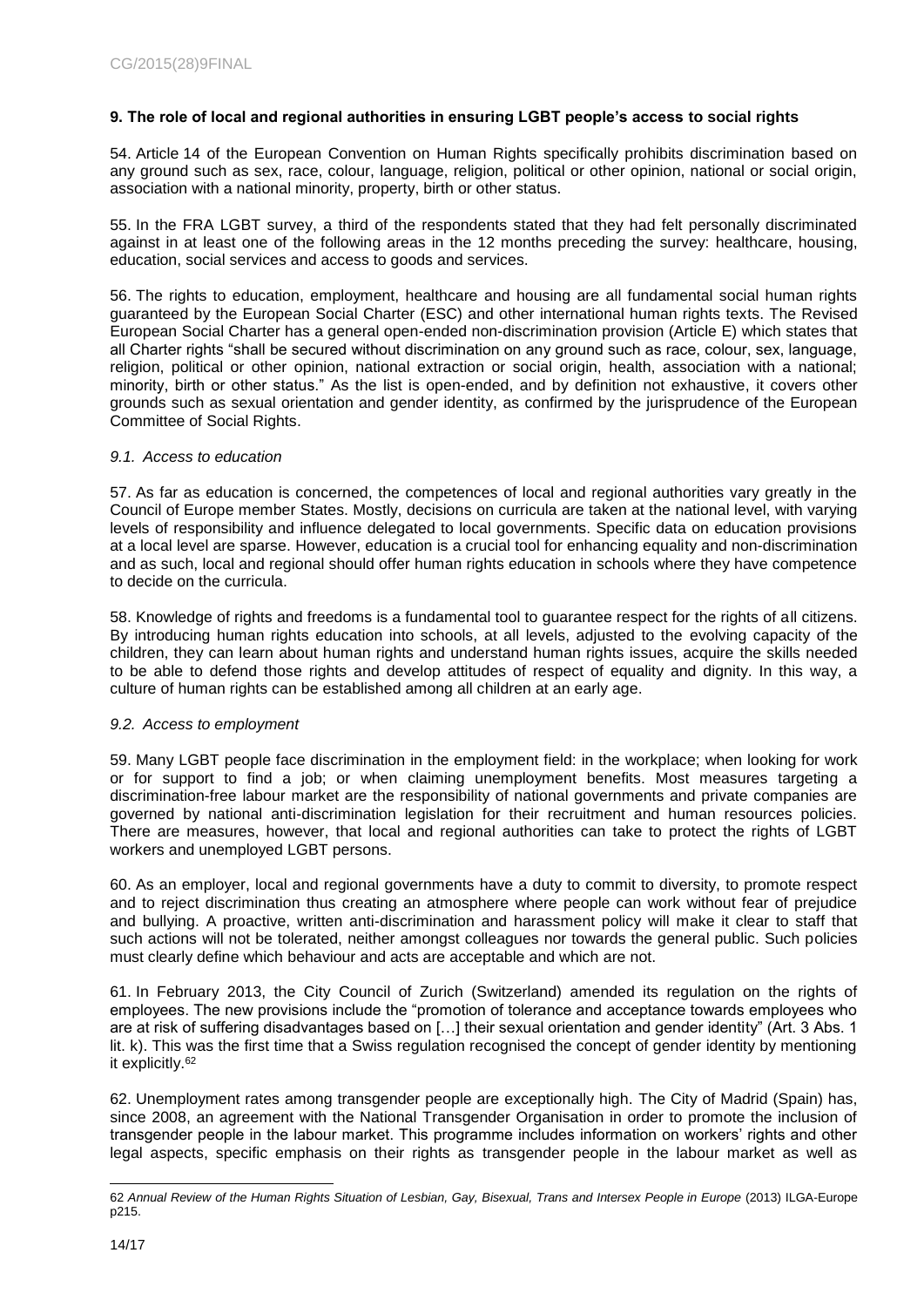psychological guidance and counselling. One civil servant is in charge of following every application to the programme providing job interviews. The National Transgender Organisation, together with the Madrid Department of Employment published a book about the rights and experiences of transgender people in the labour market.<sup>63</sup>

63. Thanks to co-operation between Piedmont Regional Authority, the Province of Turin and the City of Turin (Italy) in 2013, forty-four transgender persons were included in projects to (re-)train disadvantaged social groups and help them re-integrate the employment market. The projects matched transgender persons' skills to local companies' requirements and proposed apprenticeships in local companies.<sup>64</sup>

64. In Germany, Berlin City Council, local companies, the public administration, trade unions and transgender NGOs have been working successfully together since June 2013 to develop measures to improve the work and professional situation of transgender people. The main stakeholders concerned, for example human resources staff, managers of companies, representatives of staff councils, employment agencies/job centres, social partners, LGBT networks, representatives of public administrations, and transgender and intersexual people and their organisations, co-operate and share experiences so as to identify problems and search for solutions together.<sup>65</sup>

#### *9.3. Access to healthcare*

65. Although a fundamental human right, many LGBT people face difficulties in accessing healthcare due to a lack of information on their specific needs and situations. In addition, or as a result of this, stigmatisation and discrimination on the grounds of sexual orientation and gender identity are not uncommon, and these have a negative impact on mental and physical health.

66. Transgender people face specific issues when accessing the healthcare system and the FRA LGBT survey showed that healthcare provision was one of the areas in which they were confronted with discrimination, ignorance and prejudice. The 2008 Transgender EuroStudy highlighted specific issues for transgender people in relation to healthcare, including a shortage of accessible, localised specialist care, or poor service provision which resulted in negative experiences for trans persons.<sup>66</sup>

67. To combat such experiences, two paid counselling posts, providing a specific service to the trans community, were created within two of the municipal health centres for MSM<sup>67</sup> ("Checkpoint") in Zurich and Lausanne (Switzerland). The counsellors not only respond to requests from a significant number of trans people and their relatives, they also provide information and training sessions to institutions.<sup>68</sup>

68. Local and regional authorities should ensure the specific needs of LGBT people are included in their healthcare policies, and that specific requirements are included in tender procedures that oblige the staff of healthcare providers to treat LGBT people with respect. Workshops and training for healthcare professionals on LGBT issues can be organised so as to provide better medical services that meet the specific needs and which combat homophobia and heterosexism, as well as address bullying in the workplace. Training can usefully centre on safeguarding issues, rehabilitation, self-directed support, personalised budgets, writing care plans and the provision of personal and intimate care. Training in respect for gender identity in particular will ensure that disabled and/or older trans service users are better able to maintain their dignity.

69. Nijmegen City Council (Netherlands) grants an official pink trademark, "The Pink Passkey", to care homes and institutions for the elderly with inclusiveness policies towards sexual orientation and gender identity. The institution's policy must reflect the needs of LGBT residents and their family or LGBT relatives of residents. Thanks to the success of the scheme, it has been expanded to include elderly care to (home) care facilities for LGBT persons with disabilities, chronic illnesses and mental health issues.<sup>69</sup>

70. Access to LGBT-friendly healthcare services in smaller municipalities and rural areas can be critical. Recognising this, the Irish Gay and Lesbian Equality Network (GLEN) is co-operating with Macra na Feirne,

67 Men who have Sex with Men.

l 63 *La inserción sociolaboral en las personas transexuales* (2012) Asociación Española de Transexuales AET-Transexualia Madrid. 64 [http://www.provincia.torino.gov.it/servizi/appalti/gare.htm.](http://www.provincia.torino.gov.it/servizi/appalti/gare.htm)

<sup>65</sup>http://www.berlin.de/imperia/md/content/lb\_ads/gglw/tia/140213wegewerk\_sias016\_projektflyer\_dinlang\_en\_web.pdf? [start&ts=1392309992&file=140213wegewerk\\_sias016\\_projektflyer\\_dinlang\\_en\\_web.pdf.](http://www.berlin.de/imperia/md/content/lb_ads/gglw/tia/140213wegewerk_sias016_projektflyer_dinlang_en_web.pdf?%20start&ts=1392309992&file=140213wegewerk_sias016_projektflyer_dinlang_en_web.pdf)

<sup>66</sup> *Transgender EuroStudy: Legal Survey and Focus on the Transgender Experience of Health Care* (2008) Whittle, Turner, Combs and Rhodes. ILGA Europe and TGEU.

<sup>68</sup> *Annual Review of the Human Rights Situation of Lesbian, Gay, Bisexual, Trans and Intersex People in Europe* (2013) ILGA-Europe p216.

<sup>69</sup> [http://www.rozezorg.nl/organisaties.](http://www.rozezorg.nl/organisaties)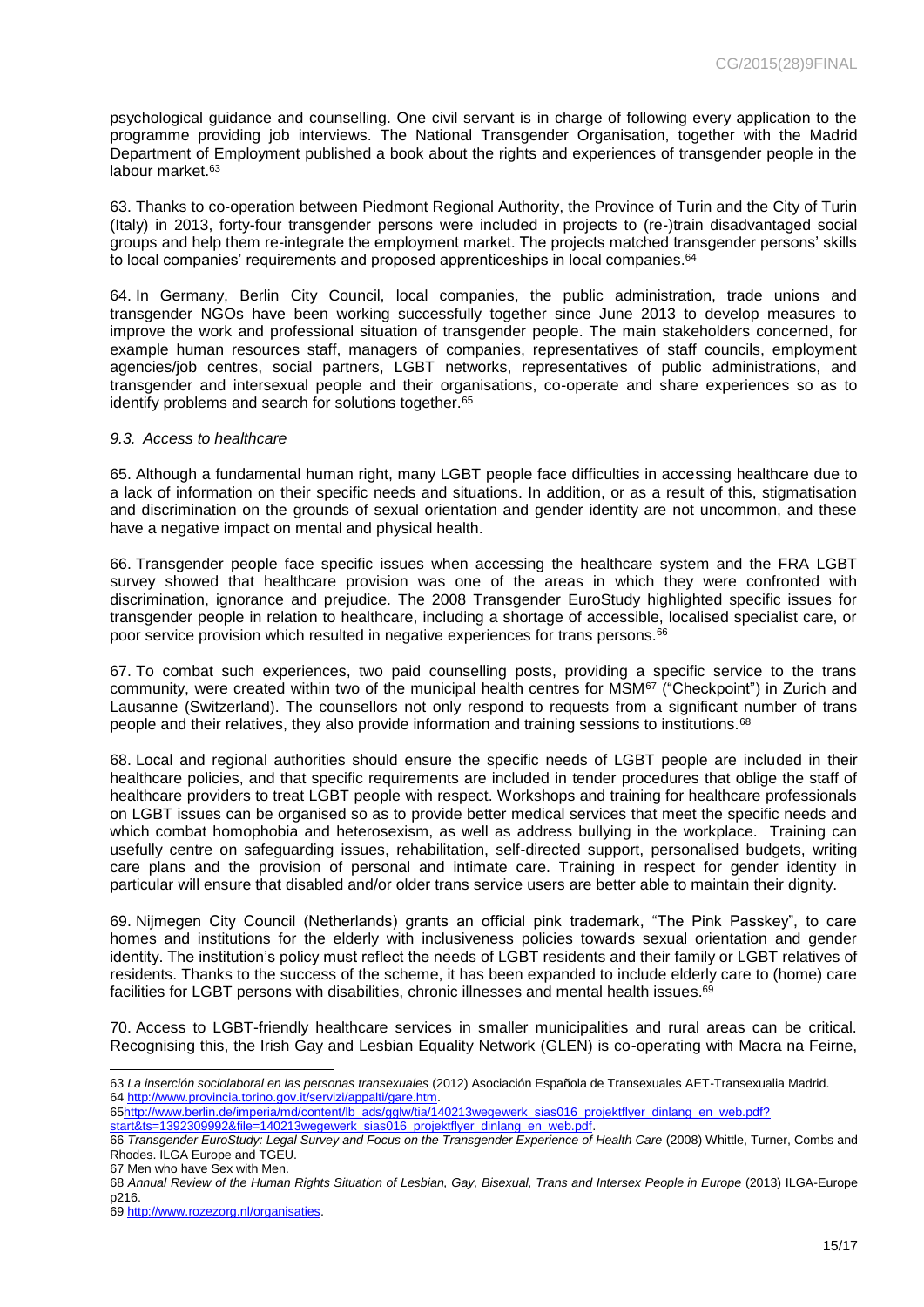an Irish voluntary, rural youth organisation, to improve mental health care for LGBT youth in rural areas in Ireland, in particular through the publication of a booklet promoting positive mental health with information on community and support services for LGBT people.<sup>70</sup>

### *9.4. Access to housing*

71. Access to adequate housing and the risks of homelessness are specifically mentioned in CM/Rec(2010)5 as many LGBT people face discrimination in this area. Since the quality of housing affects a person's wellbeing, discrimination can impact on mental health and affect a person's employment prospects, hence it is an important issue to tackle. However, very few examples of discrimination with regard to housing have been documented despite the fact that the FRA LGBT survey highlighted housing as a challenge. This may be the result of lack of trust of LGBT people in authorities and a fear of automatically being discriminated against by official associations.

72. Local authorities are responsible for the provision and allocation of social housing and thus need to be particularly vigilant that equal access, without discrimination on grounds of sexual orientation or gender identity, is guaranteed. Housing services must be accessible to and meet the needs of all groups, and the delivery of these services must be sensitive to needs. Again, training and guidance can be provided to staff working in housing departments and associations co-operating with local authorities.

73. The Equality and Human Rights Commission (United Kingdom) has published a guide for social housing providers such as housing associations and local authorities which explains human rights obligations and encourages appropriate action.<sup>71</sup>

74. In Amsterdam (Netherlands) every city district level has a co-ordinator directly responsible for dealing with cases of bullying linked to housing and for taking appropriate action. In the past, victims tended to move out of a neighbourhood to escape the harassment. Now, the authorities, in close co-operation with housing associations, ensure that it is the offender that gets relocated.

75. With regard to access to rights and service provision in general, Cologne's (Germany) initiative of concentrating all measures for the LGBT community in one municipal office is an example of good practice. The Department for Lesbian, Gay and Transgender Citizens not only works on policy development, but also provides information on LGBT and LGBT-friendly organisations, offers individual support by appointment and has a signalling function.<sup>72</sup> It is also responsible for the co-ordination of LGBT (inclusive) policies across all other municipal departments.

76. When it comes to having equal access to goods and services, many terrains can be mentioned in which LGBT people face discrimination and disadvantages. This report focuses on employment, healthcare and housing, since these areas are identified in several research studies as challenging for LGBT persons. The examples show that LGBT individuals still see their basic human rights violated by authorities and service providers. On a positive note, some local and regional governments make sure that their LGBT citizens are treated with dignity and respect, by providing information and training programmes to service providers and other stakeholders.

# **10. Promoting discrimination-free cities**

77. In the application of human rights standards, local and regional authorities must also ensure that all citizens have access to goods and services without discrimination, this includes not only the inhabitants of a town or region but also visitors and tourists must be protected from discrimination. Some cities have included anti-discrimination measures as an integral part of their city marketing strategies with LGBT tourism in mind.<sup>73</sup> Although these strategies are often developed out of financial motives, based on the assumption that LGBT tourists have more money to spend than average, the promotion of a city as LGBT friendly brings with it the responsibility of ensuring local businesses and services do not discriminate in any way and that measures are being taken to ensure citizens' safety and security. Explicit statements such as these by local authorities not only send out a positive message to potential visitors, it also makes clear, to citizens as a whole, the authorities' refusal to accept discriminatory practices and violence.

# **11. Conclusions**

l 70 *LGBT People in Rural Areas: Promoting Positive Mental Health* (2013) GLEN and Macra na Feirne.

<sup>71</sup> *Human rights at home: Guidance for social housing providers* (2011) Equality and Human Rights Committee UK.

<sup>72</sup> [http://www.stadt-koeln.de/buergerservice/adressen/00869/.](http://www.stadt-koeln.de/buergerservice/adressen/00869/)

<sup>73</sup> Antwerp (Belgium), Berlin (Germany), Amsterdam and Rotterdam (Netherlands), Madrid (Spain), Geneva and Zürich (Switzerland).